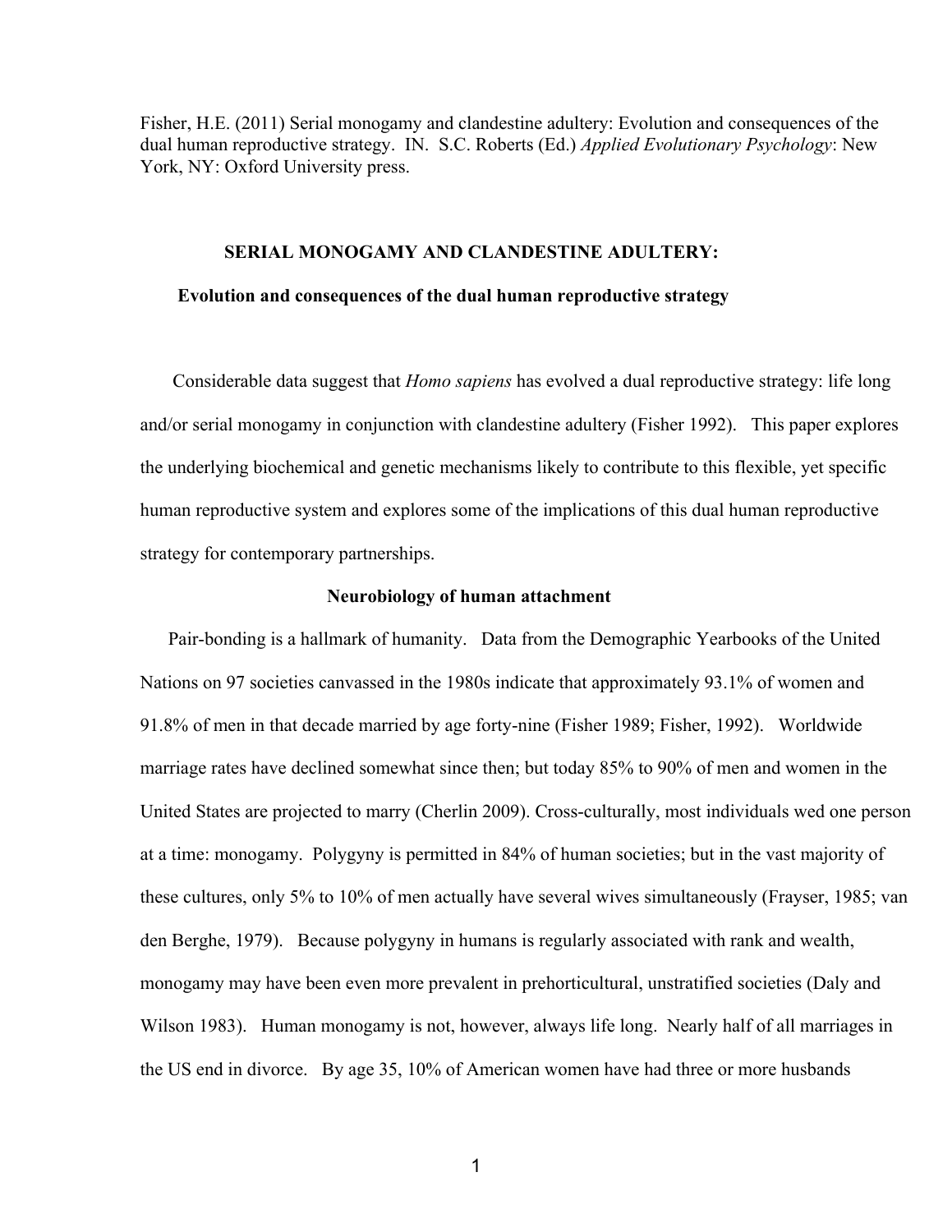(Cherlin 2009). Data collected from the Demographic Yearbooks of the United Nations on 58 societies from 1947 to 1989, as well as a host of ethnographic studies, indicate that divorce and remarriage are also common cross-culturally (Fisher 1992; Fisher 1989).

Several data suggest that this human disposition for pair-bonding has a biological basis. The contemporary psychological investigation of human attachment began with Bowlby (Bowlby 1969; 1973) and Ainsworth (Ainsworth et al 1978) who proposed that, to promote the survival of the young, primates have evolved an innate attachment system designed to motivate infants to seek comfort and safety from their primary caregiver, generally mother. Since then extensive psychological research has been done on the behaviors and feelings associated with this attachment system in adults (Fraley and Shaver 2000); and researchers have proposed that this biologically-based attachment system remains active throughout the life course, serving as a foundation for attachment between pair-bonded spouses for the purpose of raising offspring (Hazan and Diamond 2000; Hazan and Shaver 1987). Hatfield refers to the human feelings associated with these attachment behaviors as companionate love, which she defines as "a feeling of happy togetherness with someone whose life has become deeply entwined with yours." (Hatfield et al. 1988:191).

The human penchant to form pair-bonds is rare among mammals; only 3% form pair-bonds to rear their young. But pair-bonding is common in avian species; some  $90\%$  of more than 8,000 avian species practice pair-bonding to rear their young. Moreover in all avian and mammalian species where monogamy is the primary reproductive strategy, it is associated with a particular suite of behaviors, including mutual territory defense and/or nest building, mutual feeding and grooming, maintenance of close proximity, affiliative behaviors and shared parental chores. The ethological literature commonly regards this constellation of pair-bonding behaviors as a behavioral syndrome that

2 and 2 and 2 and 2 and 2 and 2 and 2 and 2 and 2 and 2 and 2 and 2 and 2 and 2 and 2 and 2 and 2 and 2 and 2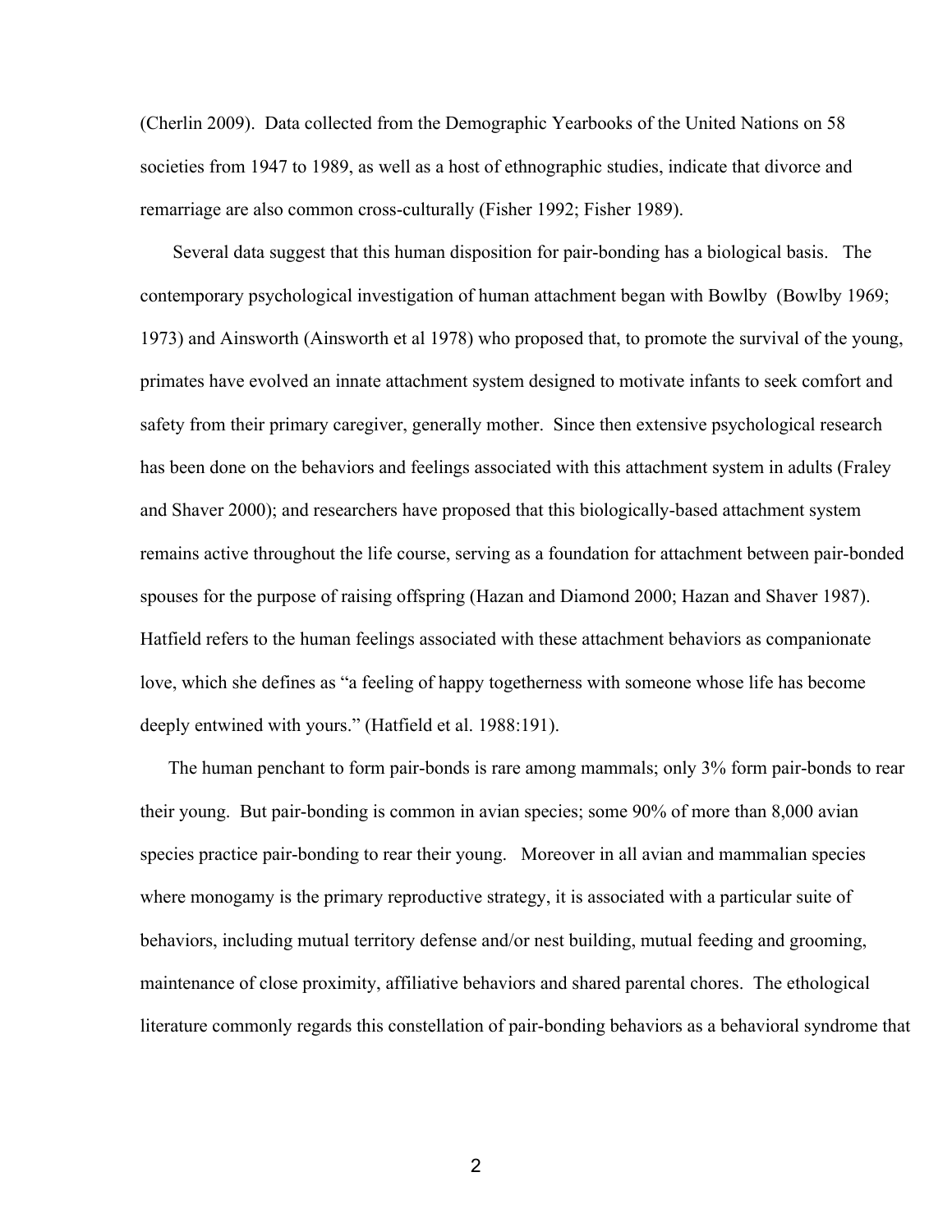evolved primarily to motivate mating partners to sustain an affiliative connection long enough to complete species-specific parental duties.

The most informative biological research on pair-bonding in mammals has been collected on prairie voles (*Microtus ochrogaster*). These individuals mate soon after puberty and maintain a monogamous relationship throughout their life course, raising a series of litters as a team; and some of the neural underpinnings of their pair-bonding behaviors have been established. When prairie voles engage in sex, copulation triggers the activity of oxytocin (OT) in the nucleus accumbens among females and arginine vasopressin (AV) in the ventral pallidum among males, which then facilitates dopamine release in these reward regions and motivates females and males to prefer a particular mating partner, initiate pair-bonding and express attachment behaviors (Lim, Murphy  $&$  Young 2004; Carter, 1992; Lim and Young, 2004).

These data are corroborated in other species. Promiscuous white-footed mice and promiscuous rhesus monkeys do not form pair-bonds or express attachment behaviors for a specific mate, and the males of these species do not express the same distribution of V1a receptors in the ventral pallidum (Bester-Meredith et al., 1999; Wang et al., 1997; Young, 1999; Young et al., 1997). Moreover, when scientists (Pitkow et al 2001; Lim and Young 2004) transgenically inserted the genetic variant in the vasopressin system associated with pair-bonding in male prairie voles into the ventral pallidum of male meadow voles, an asocial promiscuous species, vasopressin receptors were up-regulated; these males also began to fixate on a particular female and mate exclusively with her, even when other females were available (Lim et al., 2004). When this gene was inserted into non-monogamous male mice, these creatures also began to exhibit attachment behaviors (Young et al., 1999).

 A number of groups have reported that the basic human motivations and emotions arise from distinct systems of neural activity and that these brain systems derive from mammalian precursors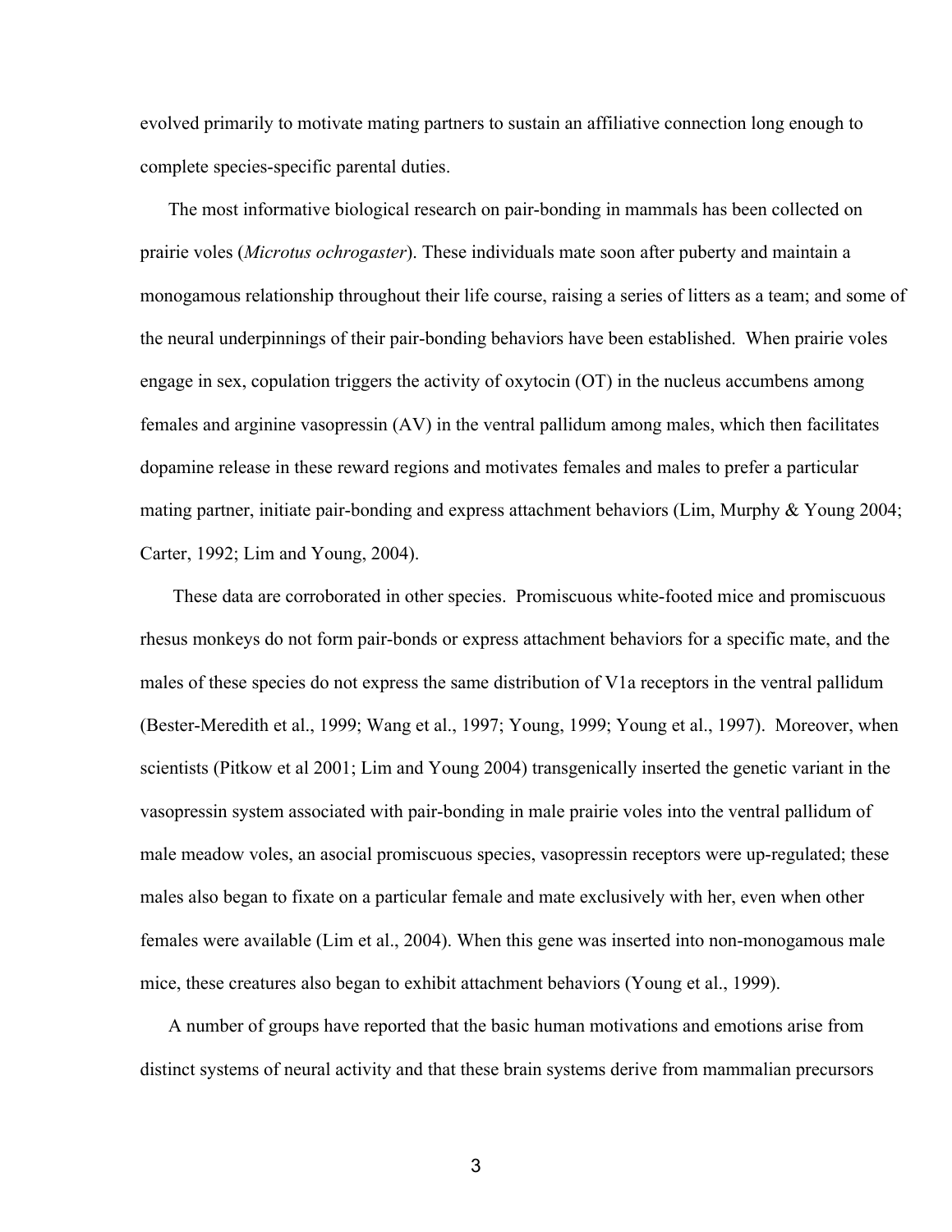(Davidson 1994; Panksepp 1998). So it is parsimonious to suggest that the underlying physiology associated with human monogamy is similar to that of other mammalian pair-bonding species. Moreover, activity in the ventral pallidum has been linked with longer-term pair-bonding in humans (Aron et al., 2005; Acevedo et al., 2008; Acevedo et al., in press; Fisher et al 2010). And although the AVPR1A gene among *Homo sapiens* is not homologous to the one found in prairie voles, humans do have similar alleles in this genetic region (Walum et al 2008), suggesting that a related biological system plays a role in human monogamy.

## **INFIDELITY**

 Monogamy is only part of the human reproductive strategy. Infidelity is also widespread (Buunk & Dijkstra, 2006; Fisher, 1992). The National Opinion Research Center in Chicago reports that some 25% of American men and 15% of American women philander at some point during marriage (Laumann et al 1994). Other studies of American married couples indicate that  $20\% - 40\%$  of heterosexual married men and 20%-25% of heterosexual married women have an extramarital affair during their lifetime (e.g., Greeley, 1994; Laumann et al., 1994; Tafoya & Spitzberg, 2007); still other researchers indicate that some 30% to 50% of American married men and women are adulterous (Gangestad and Thornhill 1997). When polled, approximately 2%-4% of American men and women had had extramarital sex in the past year (Forste & Tanfer, 1996).

 The Oxford English Dictionary defines adultery as sexual intercourse by a married person with someone other than one's spouse. But current researchers have broadened this definition to include sexual infidelity (sexual exchange with no romantic involvement), romantic infidelity (romantic exchanges with no sexual involvement) and sexual and romantic involvement (Glass & Wright, 1992). When considering these varieties of adultery, statistics vary. In a meta-analysis of 12 studies of infidelity among American married couples, Thompson (1983) reported that 31% of men and 16% of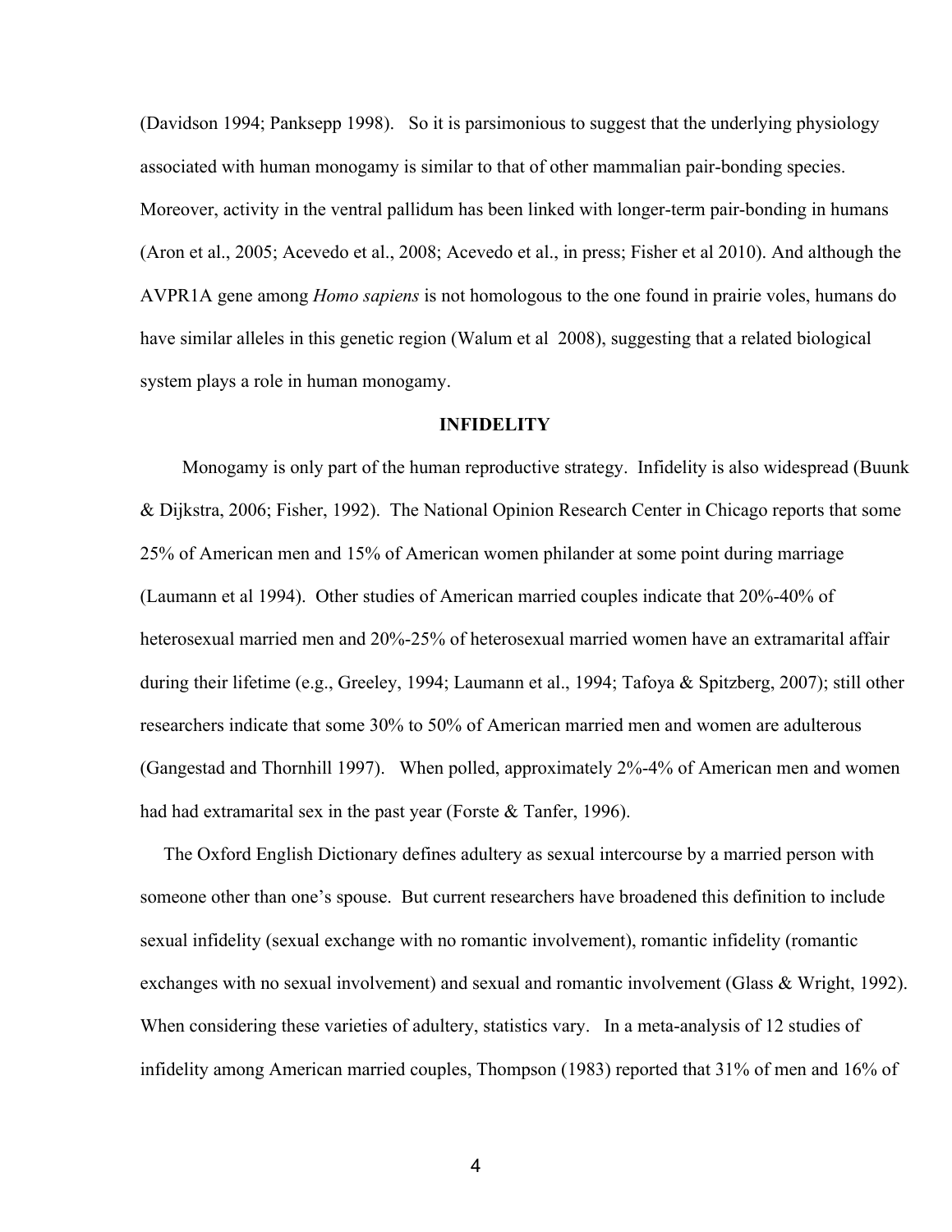women had had a sexual affair that entailed no emotional involvement; 13% of men and 21% of women had been romantically but not sexually involved with someone other than their spouse; and 20% of men and women had engaged in an affair that included both a sexual and emotional connection.

 Currently 70% of American dating couples report an incidence of infidelity in their partnership (Allen & Baucom, 2006). Furthermore, in a recent survey of single American men and women, 60% of men and 53% of women admitted to "mate poaching," trying to woo an individual away from a committed relationship to another to begin a relationship with them instead (Schmitt & Buss, 2001). Mate poaching is also common in 53 other cultures (Schmitt et al, 2004).

 Infidelity was also widespread in former decades. Reports in the 1920s indicated that 28% of American men and 24% of women were adulterous at some point after wedding (Lawrence, 1989). In the late 1940s and early 1950s, approximately 33% of men and 26% of women in an American sample were adulterous (Kinsey et al., 1948; Kinsey et al., 1953); in the 1970s, some 41% of men and 25% of women reported infidelity (Hunt, 1974); and data collected in the 1980s indicated that 72% of men and 54% of women were unfaithful at some point during their marriage. Infidelity was also common among the classical Greeks and Romans, among the pre-industrial Europeans, among the historical Japanese, Chinese and Hindus and among the traditional Inuit of the arctic, Kuikuru of the jungles of Brazil, Kofyar of Nigeria, Turu of Tanzania and many other tribal societies (Fisher, 1992). Extra-pair copulations also occur frequently in every other society for which data are available (Frayser 1985). Human testes size suggests that adultery by both sexes was also common in hominid prehistory (Short, 1977; Moller 1988)

Extra-pair copulations (EPCs) are prevalent in over 100 species of monogamous birds and several mammalian species examined (Mock & Fujioka 1990; Westneat, Sherman, & Morton, 1990;

 $5<sub>5</sub>$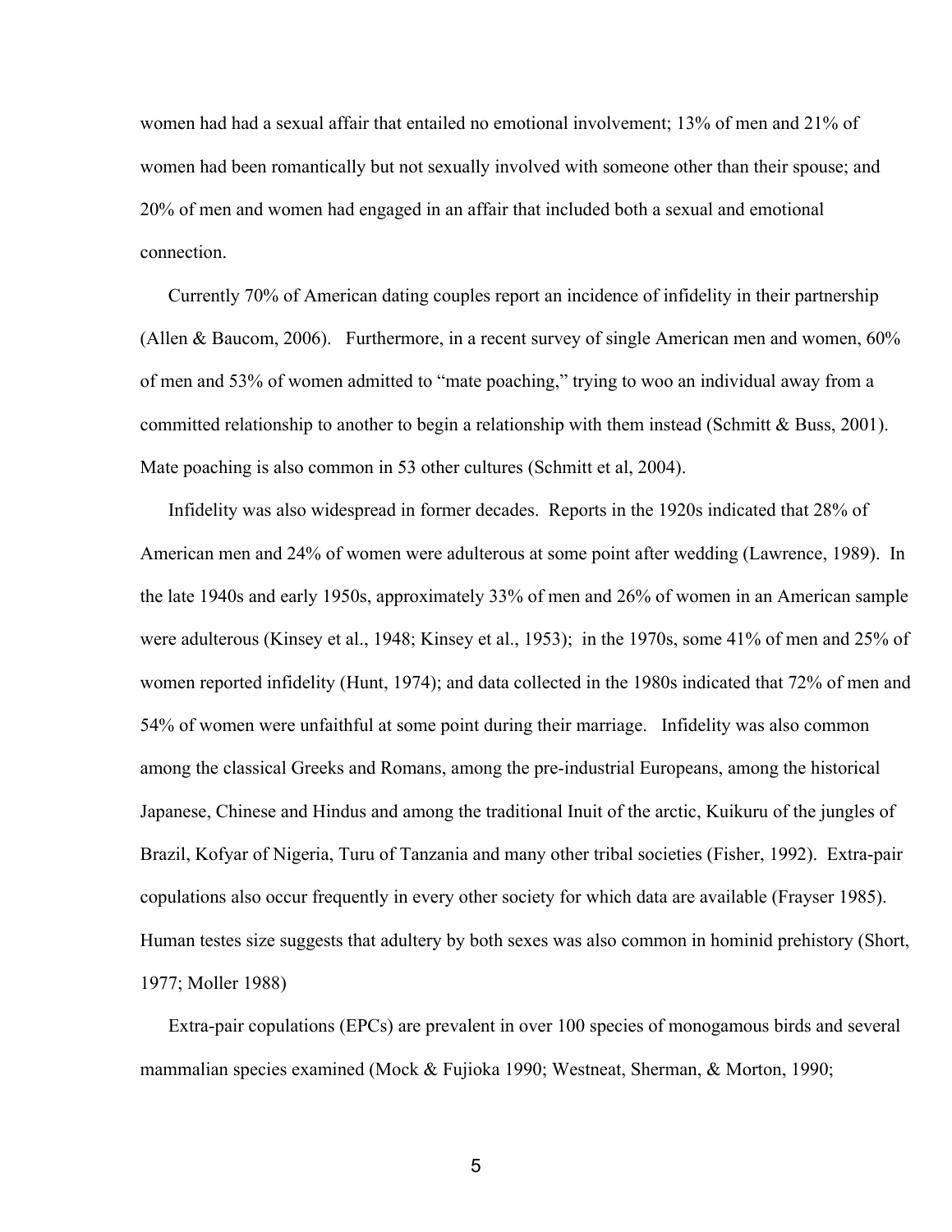Wittenberger & Tilson, 1980). Only 10% of some 180 species of monogamous songbirds are sexually faithful to their mating partners; the rest engage in EPCs. Among swift foxes (*Vulpes velox*) over 59% of a female's offspring were not genetically related to the male with whom she was pairbonded (Kitchen et al 2006). Extra-pair copulations are also common among gibbons (*Hylobates lar*) (Reichard 1995).

In fact, infidelity is so widespread and persistent in monogamous avian and mammalian species, including humans, that scientists now refer to monogamous species as practicing "social monogamy," in which partners display the array of social and reproductive behaviors associated with monogamy while not necessarily displaying sexual fidelity as well.

 Myriad psychological, sociological and economic variables play a role in the frequency and expression of infidelity (Tsapelas, Fisher and Aron, 2010). But recent genetic studies suggest that biology plays a role. Walum et al (2008) investigated 552 couples biologically, psychologically and socially. All were either married or co-habiting for at least five years. Men carrying the 334 allele in a specific region of the vasopressin system scored significantly lower on a questionnaire, the Partner Bonding Scale, indicating less feelings of attachment to their spouses. Moreover, their scores were dose dependent: those carrying two of these alleles showed the lowest scores for feeling of attachment, followed by those carrying only one allele, followed by those carrying no copies of this allele. Men carrying the 334 allele also experienced more marital crises (including threat of divorce) during the past year. These results were also dosedependent; men with two copies of the allele were approximately twice as likely to have had a marital crisis as those who had inherited either one copy or no copies. Men with one or two copies were also significantly more likely to be involved in a partnership without being married. Last, the spouses of men with one or two copies of this allele in the vasopressin system scored significantly lower on questionnaires measuring marital satisfaction.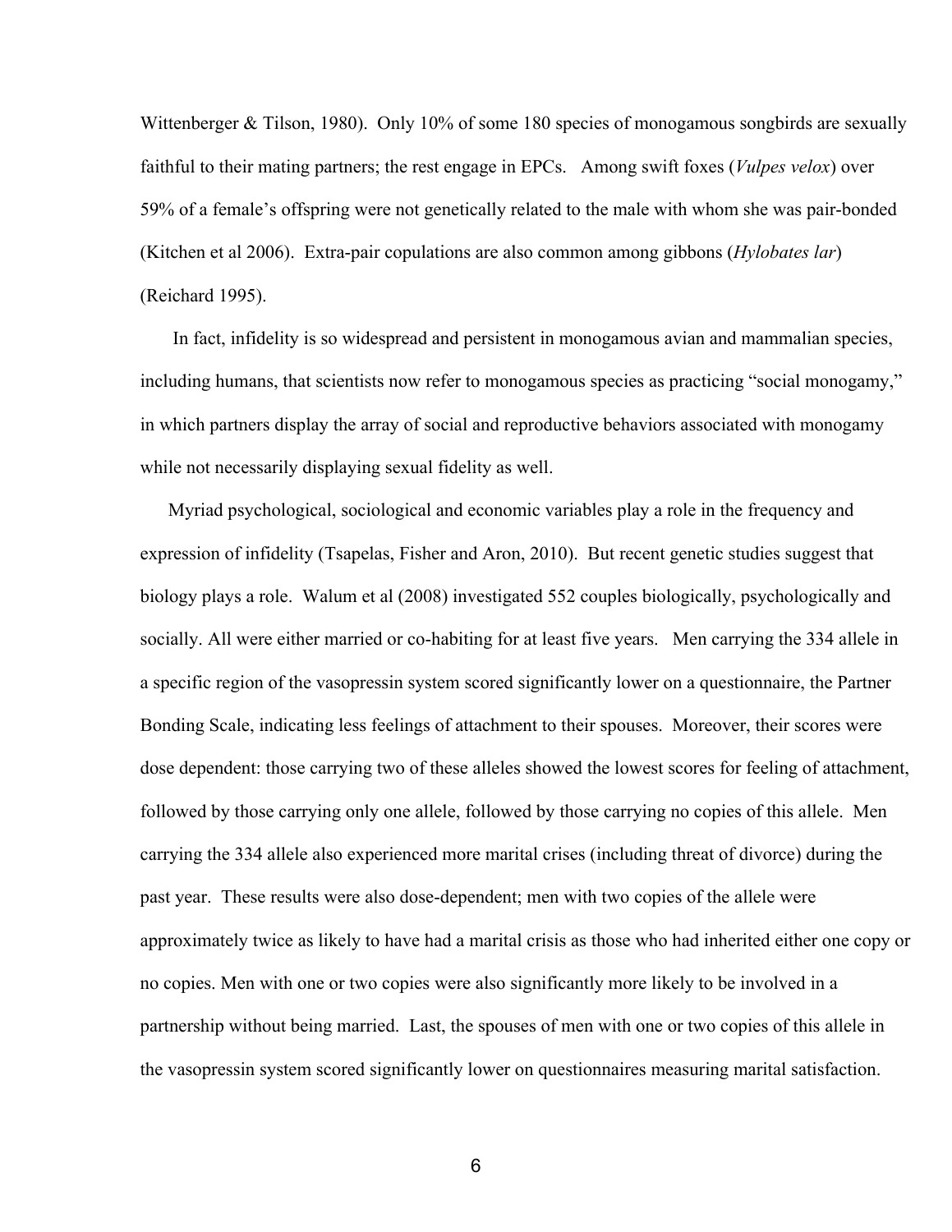This study did not measure infidelity directly; instead it measured several factors likely to contribute to infidelity. Nevertheless, among prairie voles, polymorphisms in a similar gene in the vasopressin system contribute to the *variability* in the strength of the monogamous pairbond (Hammock & Young 2002), including the degree to which individuals express sexual fidelity (Ophir, Wolff, & Phelps, 2008). Moreover, in a more direct recent study of infidelity in a sample of 181 young adult humans, Garcia and colleagues (Garcia et al 2010) found a direct link between specific alleles in the dopamine system (DRD47R+) and a greater frequency of uncommitted sexual intercourse (one night stands) and a higher frequency of sexual infidelity.

Another biological system may contribute to infidelity. In the now classic "sweaty t-shirt" experiment, women sniffed the t-shirts of several anonymous men and selected the t-shirts of those they felt were the sexiest. They selected the shirts of men with different genes (from themselves) in a specific part of the immune system, the major histocompatibility complex (MHC) (Wedekind et al., 1995). In a subsequent investigation, women married to men with similar genes in this part of the immune system were also more adulterous; and the more of these genes a woman shared with her spouse the more extra-dyadic partners she engaged sexually (Garver-Apgar et al., 2006).

 Brain architecture may also contribute to infidelity, due to the connections between three distinct yet interrelated brain systems that evolved for mating, reproduction and parenting: the sex drive; romantic attraction; and attachment (Fisher 1998). In mammals, the sex drive is associated primarily with the estrogens and androgens; however in humans only the androgens, particularly testosterone, are central to sexual desire in both men and women (Sherwin 1994; Van Goozen et al 1997). Studies (fMRI) indicate that specific networks of brain activation are associated with the sex drive, among the regions involved is the hypothalamus (Arnow et al., 2002; Karama et al 2002) and amygdala (Karama et al 2002). Romantic attraction (also known as romantic love, obsessive love, passionate love or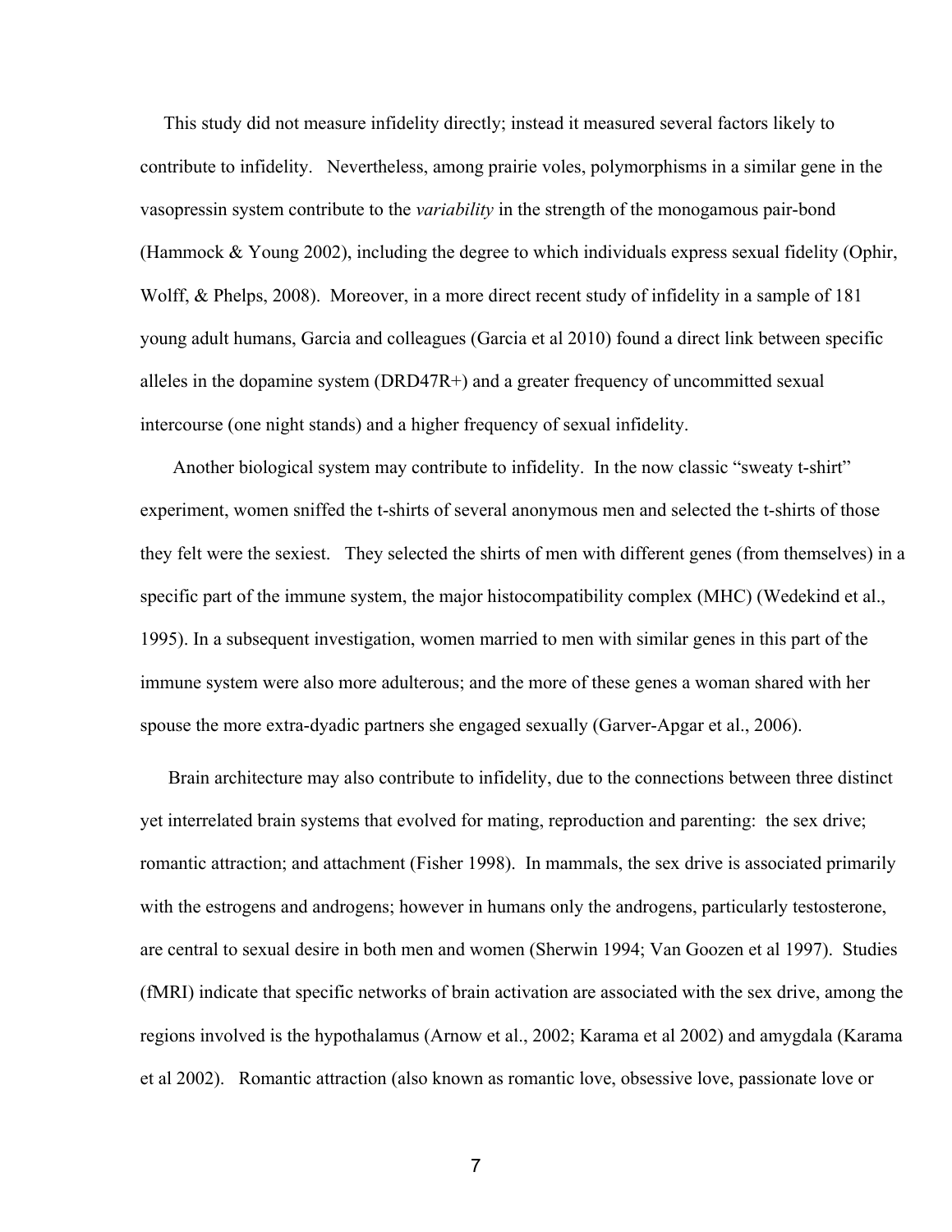being in love) is primarily associated with elevated dopamine activity in reward pathways of the brain (Fisher et al 2005; Aron et al 2005; Bartels and Zeki 2000; Bartels and Zeki 2004; Acevedo et al 2008; Acevedo et al., in press; Fisher et al 2010). As discussed above, attachment in humans and other mammals is associated primarily with oxytocin and vasopressin activity in the nucleus accumbens and ventral pallidum respectively (Lim, Murphy & Young 2004; Lim and Young 2004; Acevedo et al., in press; Fisher et al 2010).

 These three basic interrelated but distinct neural systems interact with one another and many other brain systems in myriad flexible, combinatorial patterns to provide the range of cognitions, emotions, motivations and behaviors necessary to orchestrate our complex human reproductive strategy (Fisher et al 2002). Nevertheless, these three brain systems are not always directly connected, making is possible for one to express deep feelings of attachment for one individual, *while* one feels intense romantic attraction toward another, *while* one feels the sex drive for more extra-dyadic partners (Fisher, 2004). The relative biological independence of these three neural systems for mating and reproduction enable *Homo sapiens* to engage opportunistically in social monogamy and clandestine adultery simultaneously (Fisher 2004).

### **EVOLUTION OF MONOGAMY**

 Monogamy could have evolved at any point in hominid evolution. However two lines of possible evidence suggest that the neural circuitry for human pair-bonding evolved with the basal radiation of the hominid stock (Fisher 1992), most likely in tandem with the hominid adaptation to the woodland/savannah eco-niche some time prior to 4 million years BP. *Ardipithecus ramidus*, currently dated at 4.4 my BP, displays traits associated with reduced sexual dimorphism; so Lovejoy (2009) suggests that human monogamy had evolved by this time. Anthropologists have also re-measured *Australopithicus afarensis* fossils for skeletal size; and they report that by 3.5 million years BP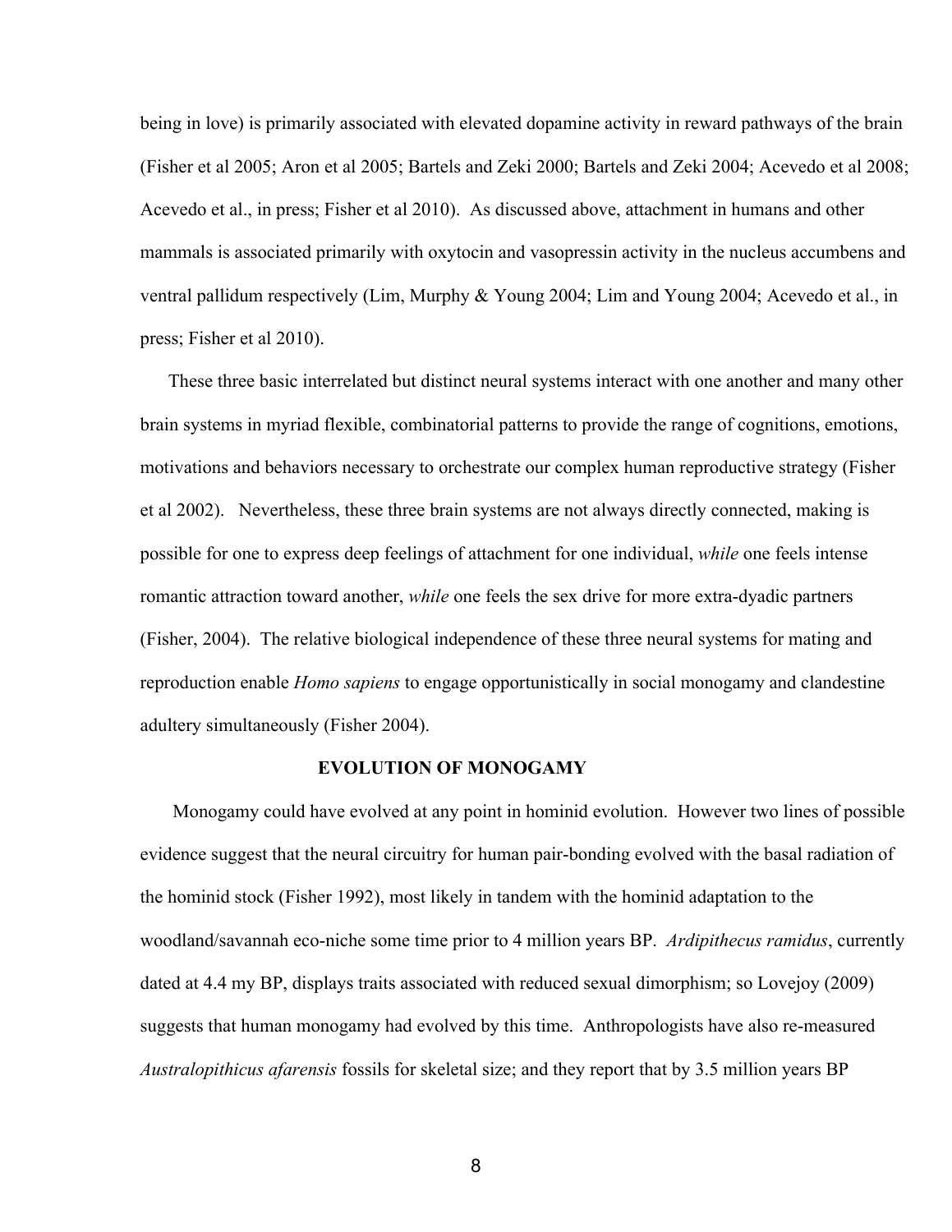hominids exhibited roughly the same degree of sexual dimorphism in several traits as the sexes exhibit today, thus they have proposed that these hominids were "principally monogamous" (Reno et al 2003:1073).

 The emergence of facultative bipedalism may have been a primary contributing factor to the evolution of the neural circuitry for hominid monogamy (Fisher 1992). While foraging and scavenging in the woodland/savannah eco-niche, bipedal Ardipithecine females were most likely obliged to carry infants in their arms instead of on their backs, as quadrupedal female apes do, thus needing the protection and provisioning of a mate while they transported nursing young. Meanwhile, Ardipithecine males may have had considerable difficulty protecting and providing for a harem of females in this open woodland/savannah eco-niche. But a male could defend and provision a single female with her infant as they walked near one another, within the vicinity of the larger community.

 So the exigencies of facultative bipedalism in conjunction with hominid expansion into the woodland/savannah eco-niche may have pushed Ardipithecines over the "monogamy threshold," selecting for the brain chemistry and brain architecture for pair-bonding and associated attachment behaviors (Fisher 1992; 2004).

### **EVOLUTION OF** *SERIAL* **MONOGAMY**

Contemporary cross-cultural patterns of divorce suggest that *serial* social monogamy may have also evolved as part of the suite of traits associated with hominid adaptation to the expanding woodland/savannah eco-niche prior to 4 my BP. Data on 58 human societies taken from the Demographic Yearbooks of the United Nations between 1947 and 1989 indicate three worldwide divorce patterns. Divorce occurs most frequently among couples with one dependent child; among couples at the height of their reproductive and parenting years (ages 25-29); and among couples married a modal duration of four years (Fisher 1989; Fisher 1992). Because four years is the common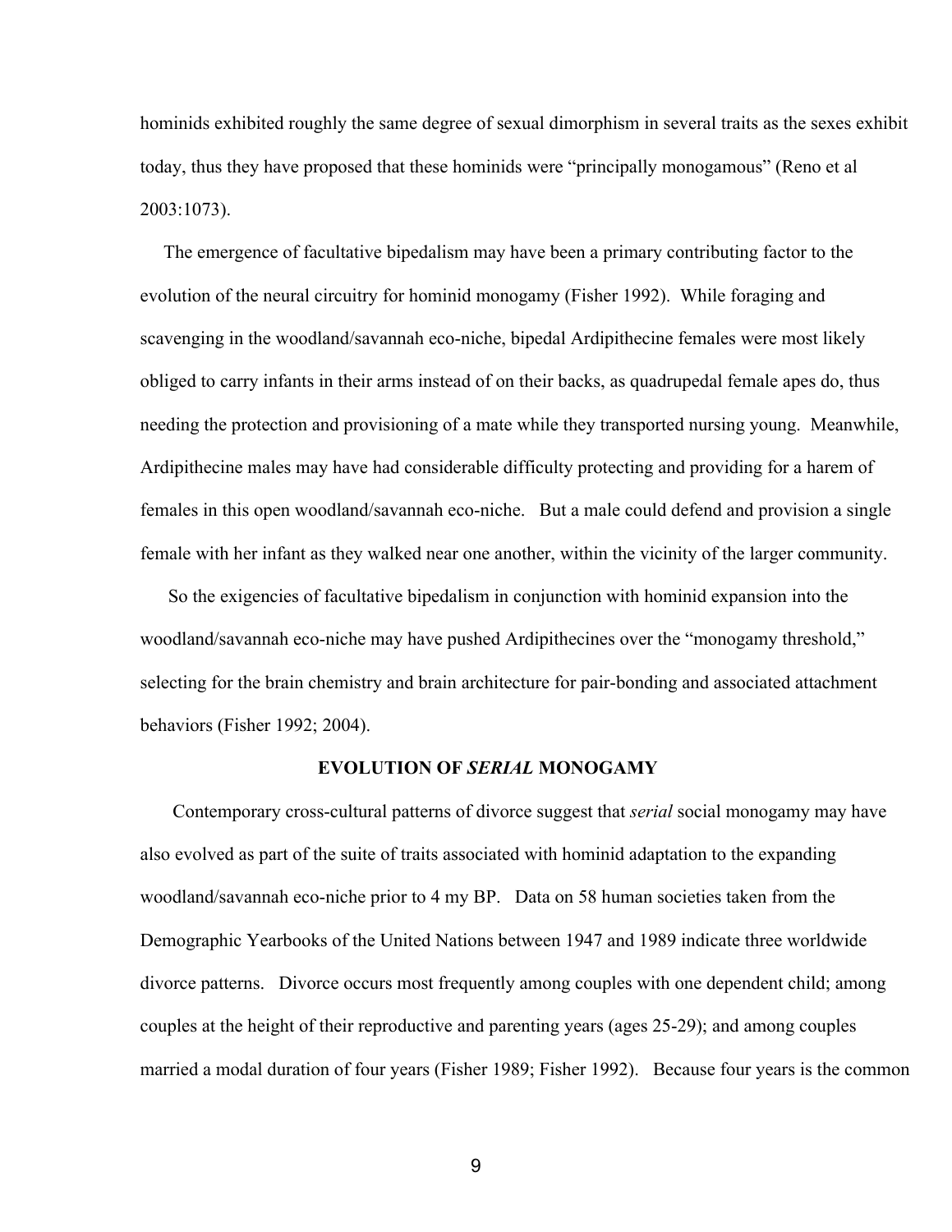duration of birth spacing in hunting/gathering societies, and because many monogamous avian and mammalian species form pair-bonds that last only long enough to rear the young through infancy, this human cross-cultural modal divorce peak may represent the remains of an ancestral hominid reproductive strategy to remain pair-bonded at least long enough to raise a single child through infancy, about four years (Fisher 1992).

Children in hunting/gathering societies characteristically join a multi-age playgroup soon after being weaned, becoming the responsibility of older siblings and other relatives in the band. So in the EEA, the ecological pressure on couples to remain pair-bonded *after* offspring weaning would have been substantially reduced, unless the couple conceived another child. Moreover, ancestral hominids that practiced serial social monogamy in association with offspring weaning would have created disproportionately more genetic variety in their lineages, an adaptive phenomenon (Fisher 1992).

# **EVOLUTION OF CLANDESTINE ADULTERY**

 Infidelity often involves considerable time and metabolic energy. It also involves risk; adultery can lead to diseases, unwanted pregnancy, and many adverse social consequences, including losing one's home, spouse, children, job, community and/or health. Yet, despite near universal disapproval of infidelity, this worldwide phenomenon occurs with regularity. Most curious, regardless of the many correlations between relationship dissatisfaction and adultery (see Tsapelas, Fisher and Aron 2010), Glass and Wright (1985) report that among Americans who engage in infidelity, 56% of men and 34% of women rate their marriage as "happy" or "very happy." Because philandering is prevalent worldwide; because it is associated with a wide range of psychological and sociological factors; because it is correlated with several biological underpinnings discussed above; because promiscuity is the primary reproductive strategy among our closest primate relatives, bonobos and common chimps; and because infidelity occurs even in "happy" and "very happy" marriages today; it is likely that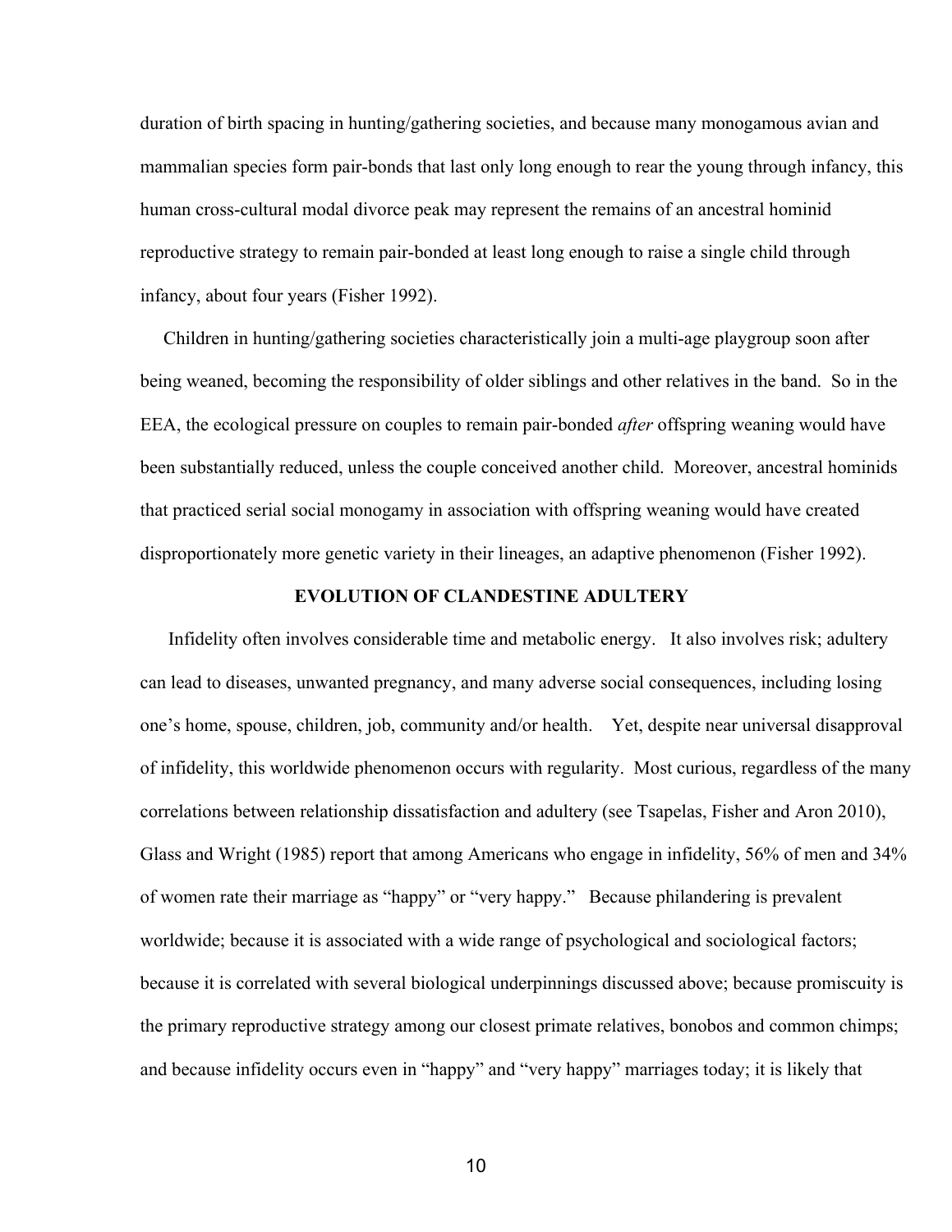infidelity is a core aspect of our primary human reproductive strategy, and that it evolved in tandem with hominid serial social monogamy for adaptive purposes.

 Many scientists have offered hypotheses regarding the selective value of infidelity (see Buss 1994). Among these, it has been proposed that in the ancestral woodland/savannah eco-niche, philandering males and females would have disproportionately reproduced, as well as reaped the reproductive benefits of genetically more varied offspring (Fisher 1992). Unfaithful females may have also garnered economic resources from extra-dyadic liaisons, as well as parenting support if their primary partner died or deserted them (Fisher 1992). Hence clandestine infidelity (in conjunction with serial and/or life long social monogamy) may have had reproductive payoffs for both males and females throughout the EEA, selecting for the biological underpinnings of infidelity in both sexes today.

 Along with the evolution of serial/lifelong social monogamy and clandestine adultery, several other neural systems may have evolved. Three are considered next: the brain system associated with feelings of intense romantic attraction to a *specific* individual; four proposed temperament dimensions that may have begun to play a guiding role in mate choice; and the brain networks associated with rejection in love. All of these neural systems most likely served other purposes among our hominoid forebears prior to the hominid radiation into the woodland/savannah eco-niche. Nevertheless, these neural systems may have taken on new functions with the evolution of the hominid dual reproductive strategy.

### **EVOLUTION OF ROMANTIC ATTRACTION**

 Human romantic love (also known as passionate love, obsessive love, and "being in love") is a cross-cultural phenomenon (Jankowiak and Fischer 1992). In a survey of 166 societies, Jankowiak and Fischer (1992) found evidence of romantic love in 147 of them. No negative evidence was found;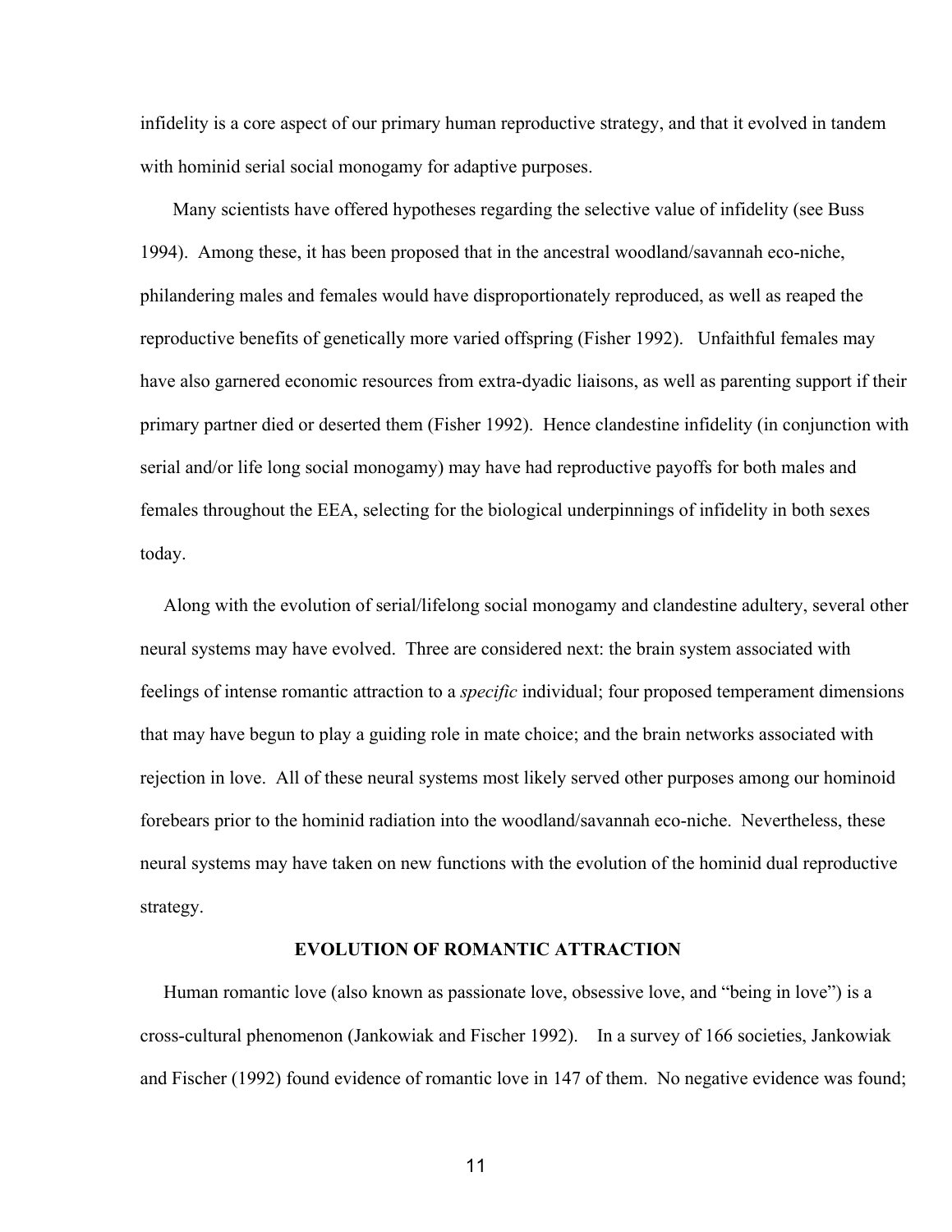in the 19 remaining cultures, anthropologists had failed to ask the appropriate questions, cases of ethnographic oversight. Jankowiak and Fischer concluded that romantic love constitutes a "human universal… or near universal"(Jankowiak and Fischer 1992).

 Romantic attraction is associated with a specific suite of psychological, behavioral and physiological traits (Fisher 1998; Gonzaga et al. 2001; Hatfield et al. 1988; Hatfield and Sprecher 1986; Harris 1995; Tennov 1979). Romantic love generally begins as an individual starts to regard another individual as special, unique. The lover focuses his/her attention on the beloved, aggrandizing the beloved's worthy traits and overlooking or minimizing their flaws. The lover expresses increased energy, ecstasy when the love affair is going well, and mood swings into despair during times of adversity. Adversity and social barriers tend to heighten romantic passion, "frustration attraction"(Fisher 2004). The lover often suffers "separation anxiety" when apart from the beloved, and a host of sympathetic nervous system reactions when with the beloved, including sweating, stammering, butterflies in the stomach and/or a pounding heart. Lovers are emotionally dependent; they change their priorities and daily habits to remain in contact with and/or to impress the beloved. Smitten humans also exhibit increased empathy for the beloved; many are willingness to sacrifice, even die for this "special" other. The lover also expresses sexual desire for the beloved, as well as intense sexual possessiveness, "mate guarding." Yet the lover's craving for emotional union with the beloved tends to supersede his/her craving for sexual union with him or her. Most characteristic, the lover thinks obsessively about the beloved, "intrusive thinking." Romantic attraction is also involuntary and difficult to control.

 Several neuroimaging studies of romantic love indicate the physiological underpinnings of this near-universal human experience (Fisher et al 2003; Aron et al 2005; Bartels and Zeki 2000; Bartels and Zeki 2004; Ortigue et al 2007; Acevedo et al 2008; Fisher et al 2010). Human romantic love is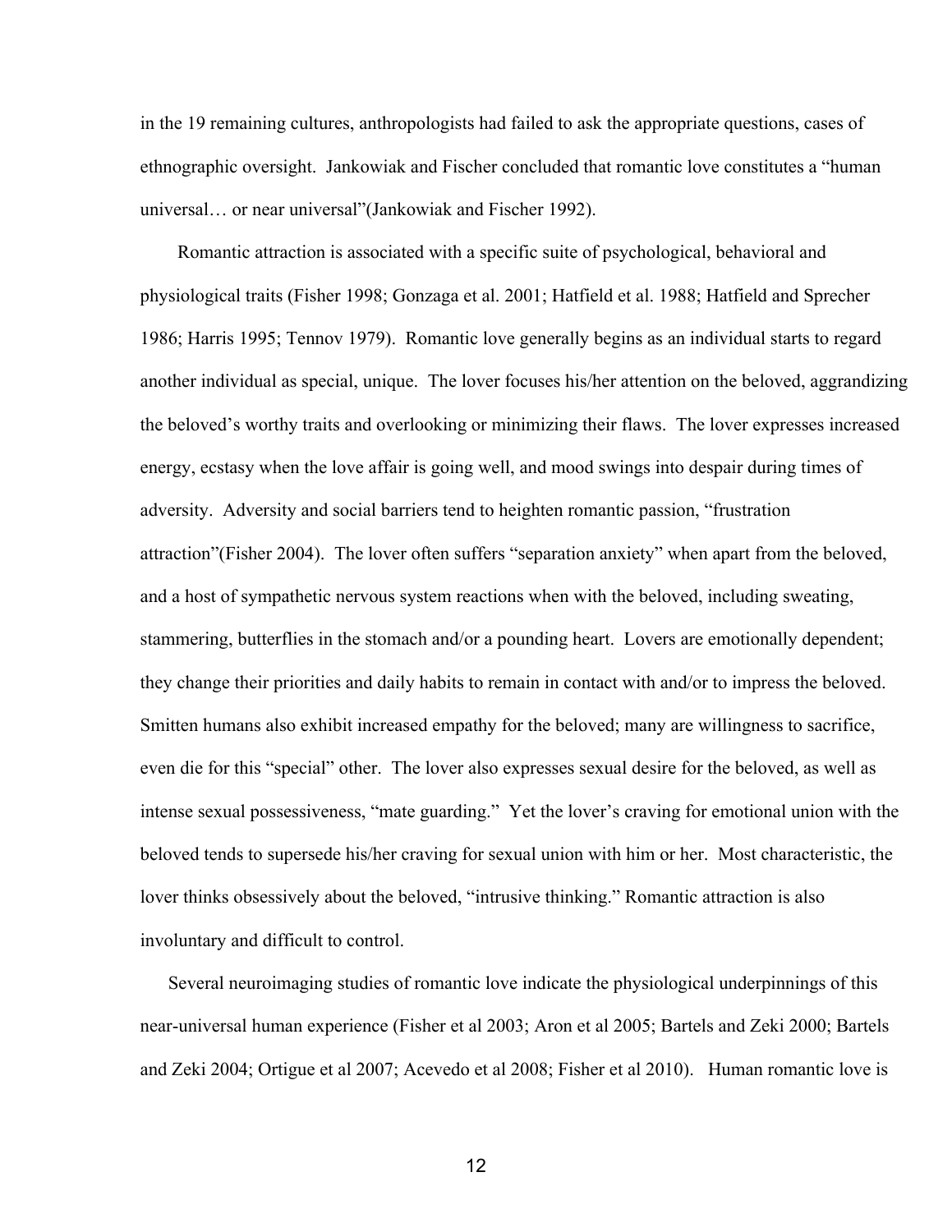predominantly associated with increased activity in several regions of the reward system, mediated most likely by increased dopamine release (Fisher et al 2005; Aron et al, 2005; Acevedo et al., in press; Fisher et al 2010). But activity in the ventral tegmental area (VTA), a central region of the brain's reward system associated with pleasure, general arousal, focused attention and motivation to pursue and acquire rewards (Schultz 2000; Delgado et al 2000; Elliot et al 2003) is central to the experience.

 Considerable data suggest that the human brain system for romantic attraction arose from mammalian antecedents. Like humans, all birds and mammals exhibit mate preferences; they focus their courtship energy on favored conspecifics (Fisher 2004). This phenomenon is so common that the ethological literature regularly uses several terms to describe it, including "female choice," "mate preference," "individual preference," "favoritism," "sexual choice" "female choice," "selective proceptivity" (Andersson 1994) and "courtship attraction" (Fisher 2004). Furthermore, most of the basic traits associated with human romantic love are also characteristic of mammalian courtship attraction, including increased energy, focused attention, obsessive following, affiliative gestures, possessive mate guarding, goal-oriented behaviors and motivation to win a preferred mating partner (Fisher et al 2002; Fisher 2004).

 The biological underpinnings of human romantic attraction and mammalian courtship attraction are also similar. When a female laboratory–maintained prairie vole (*Microtus ochrogaster*) is mated with a male, she forms a distinct preference for him associated with a 50% increase of dopamine in the nucleus accumbens (Gingrich et al 2000), a central region of the reward system. When a dopamine antagonist is injected into the nucleus accumbens, the female no longer prefers this partner; and when a female is injected with a dopamine agonist, she begins to prefer the conspecific who is present at the time of the infusion, even if she has not mated with this male (Gingrich et al., 2000; Wang et al.,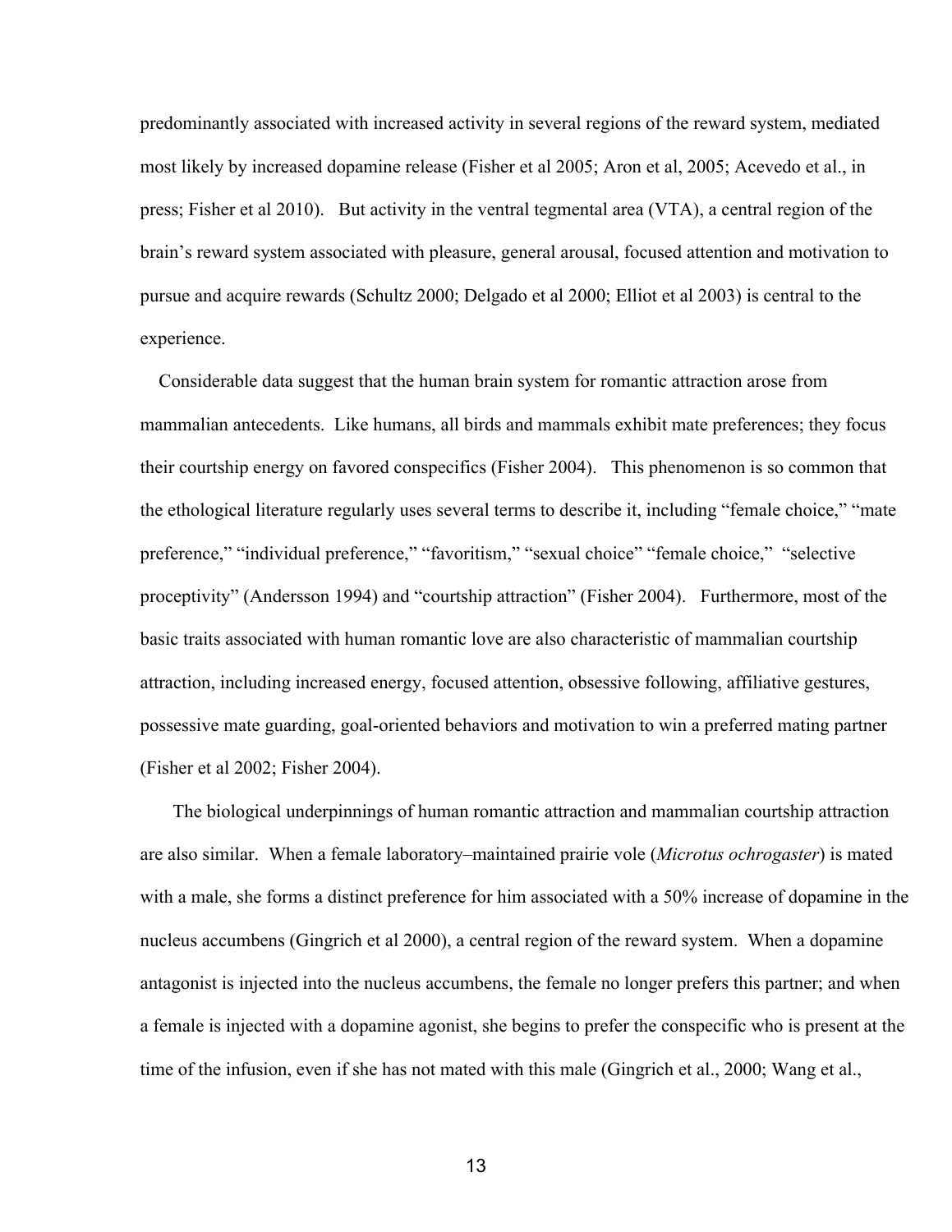1999). An increase in central dopamine is also associated with courtship attraction in female sheep (Fabre-Nys et al 1998). In male rats, too, increased striatal dopamine release has been shown in response to the presence of a receptive female rat (Montague et al. 2004; Robinson et al. 2002). In most species courtship attraction is brief, however, lasting only minutes, hours, days or weeks; while in humans, intense, early-stage romantic love can last 12 to 18 months (Marazziti et al. 1999) or much longer (Acevedo et al., in press).

 Because human romantic attraction shares many behavioral and biological characteristics with mammalian courtship attraction, it is likely that human romantic love is a developed form of this mammalian courtship biobehavioral mechanism (Fisher 1998; Fisher 2004). The hominid variation of this neural system may have began to develop prior to 4 my PB, as facultative bipedality became necessary for the carrying of tools, weapons, food and infants in the woodland/savannah eco-niche, selecting for individuals who formed monogamous partnerships to rear their young through infancy. The sex drive served to motivate individuals to seek copulation with a range of partners; romantic attraction evolved to motivate individuals to focus their mating energy on a single partner; and the neural system for attachment evolved to motivate Ardipithecine individuals to sustain this partnership at least through the infancy of a single offspring (Fisher 1998; Fisher 2004).

## **EVOLUTION OF MATE CHOICE**

 The evolution of romantic love, serial social monogamy and clandestine adultery may have also stimulated new patterns of mate choice. Mate selection is governed by myriad cultural and biological factors. Men and women tend to be more attracted to individuals who have similar attitudes and values (Shaikh and Suresh 1994; Krueger and Caspi 1993); those from a similar socio-economic and ethnic background (Buston and Emlen 2003; Byrne, Clore and Smeaton 1986; Cappella and Palmer 1990; Rushton 1989; Laumann et al 1994; Pines 1999); those with a similar level of education and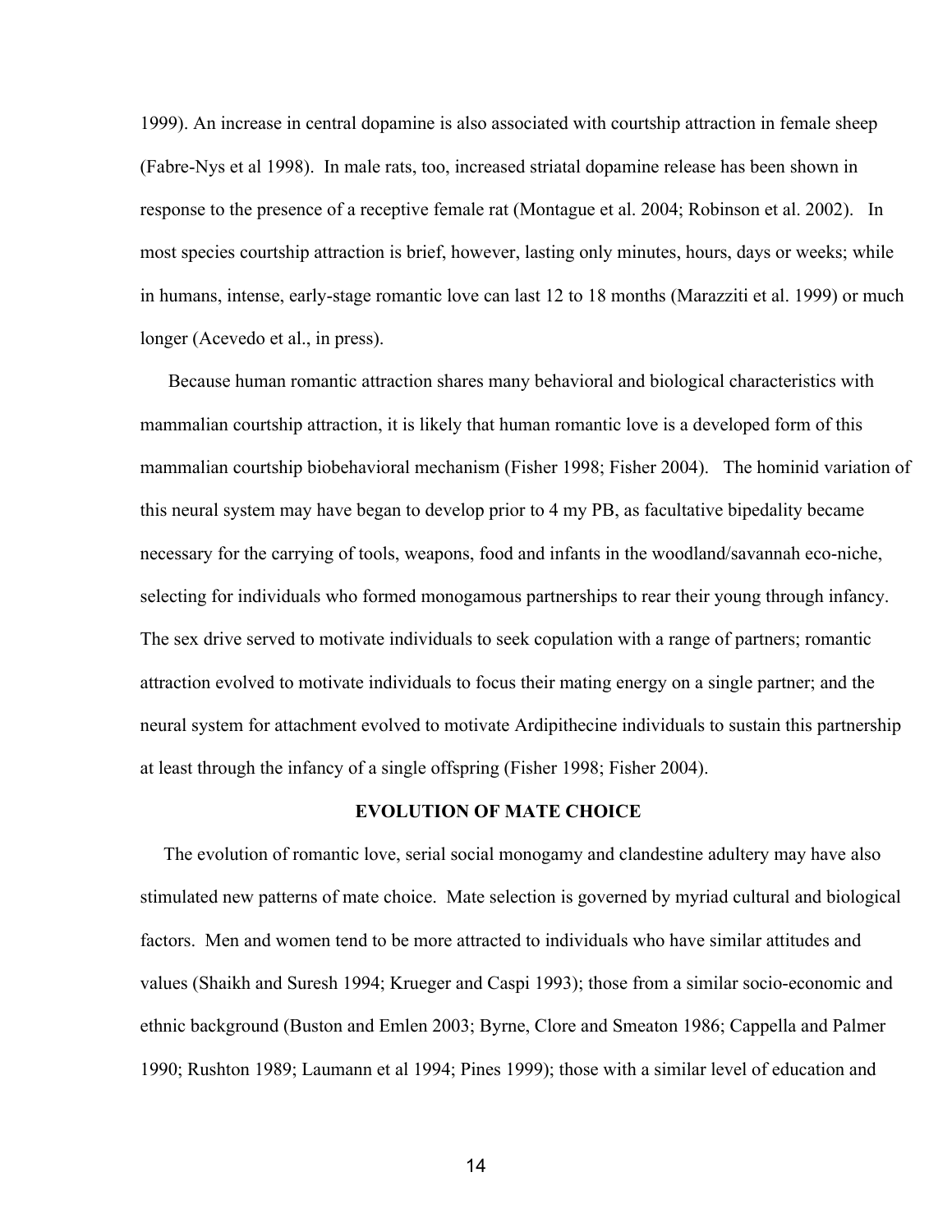intelligence (Buston and Emlen 2003; Byrne, Clore and Smeaton 1986; Cappella and Palmer 1990; Laumann et al 1994; Pines 1999); and those who share their religious and political views and social goals (Laumann et al 1994; Pines 1999). Men and women also gravitate to individuals with a similar degree of financial stability, sense of humor and social and communication skills (Buston and Emlen 2003; Byrne, Clore and Smeaton 1986; Cappella and Palmer 1990; Galton 1884; Laumann et al 1994; Pines 1999). Freud (1905) (and many others) have proposed that one's parents play a primary role in one's romantic choices; and Harris (1999) proposes that individuals choose a partner who reflects the values, interests, ideals and goals of the friends they knew during their formative years. Timing also plays a role (Hatfield 1988), as does proximity (Pines 1999). And the MHC component of the immune system may play a role in mate choice (Wedekind et al 1995).

 But temperament may play a role as well (Fisher 2009). Personality is composed of two basic types of traits: traits that an individual acquires, dimensions of character; and traits with biological underpinnings, dimensions of temperament (Cloninger 1994). Many traits of temperament are heritable, relatively stable across the life course and linked to specific gene pathways and/or hormone or neurotransmitter systems. Moreover, although many neural systems orchestrate human survival and reproduction, only four brain systems are regularly associated with human cognition, feelings, motivations and behaviors: the dopamine, serotonin, testosterone and estrogen/oxytocin systems (Fisher 2009; Fisher et al 2010a; 2010b; 2010c).

 A literature review indicates that each of these four neural systems is associated with a distinct *constellation* of related biobehavioral traits (temperament dimensions or behavior syndromes). Variations in the dopamine system (DA) have been linked with exploratory behavior, thrill, experience and adventure seeking, boredom susceptibility, and disinhibition (Zuckerman, 2005; Cloninger et al., 1991; 1994); mania and hypersocial behavior (Depue & Collins, 1999); enthusiasm (Goreman &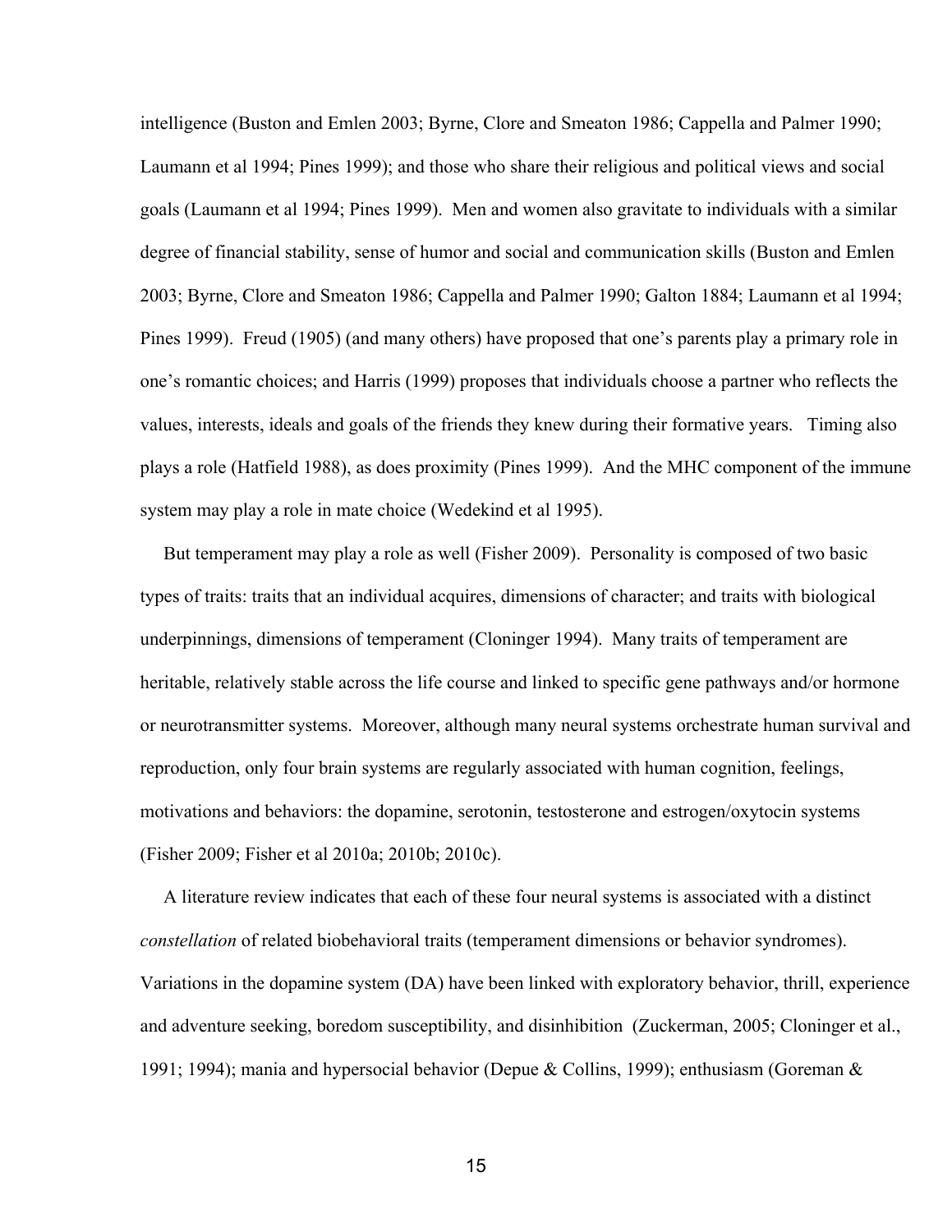Wesman, 1974; Zuckerman, 1994); lack of introspection (Cloninger et al., 1991; Ebstein et al., 1996; Gerbing, Ahadi & Patton, 1987); energy, motivation and achievement striving (e.g., Depue & Collins, 1999; Wacker et al., 2006); exploration (Espejo, 1997); abstract intellectual exploration (DeYoung et al., 2002); cognitive flexibility (Ashby et al., 1999); plasticity (DeYoung et al., 2005); curiosity (e.g., Olson, Camp & Fuller, 1984); and idea generation and verbal and non-linguistic creativity (Flaherty, 2005).

 The suite of biologically based traits associated with the serotonin system (5HT) include sociability (Golimbet et al., 2004), lower levels of anxiety, higher scores on a scale of hypomania and extroversion, and lower scores on a scale of "No Close Friends" (Golimbet et al 2004), as well as with positive mood (Flory et al., 2004; Opbroek et al., 2002), religiosity (Borg et al, 2003), conformity (DeYoung et al.,2002), orderliness (DeYoung & Gray, 2005), conscientiousness (Manuck et al., 1998), concrete thinking (Zuckerman 1994), self-control (Manuck et al., 2000), sustained attention (Zuckerman 1994), low novelty seeking (Serretti et al., 2006) and figural and numeric creativity (Reuter et al., 2006)

 The biobehavioral traits currently linked with prenatal testosterone (T) expression are heightened attention to detail, intensified focus, and restricted interests (e.g., Baron-Cohen et al.,  $2005$ ; Knickmeyer et al., 2005). Testosterone activity is also associated with emotional containment (Dabbs & Dabbs, 1997), emotional flooding, particularly rage (Manning, 2002), social dominance and aggressiveness (e.g., Dabbs, 1990; Knickmeyer et al., 2005; Mazur et al., 1997), less social sensitivity (Baron-Cohen et al., 2005) and heightened spatial and mathematical acuity (See Nyborg 1994).

 The constellation of biobehavioral traits associated with the estrogen (E) and related oxytocin (OT) systems include verbal fluency and other language skills (Baron-Cohen et al., 2005; Knickmeyer et al., 2005; Manning, 2002), empathy, nurturing, the drive to make social attachments, and other prosocial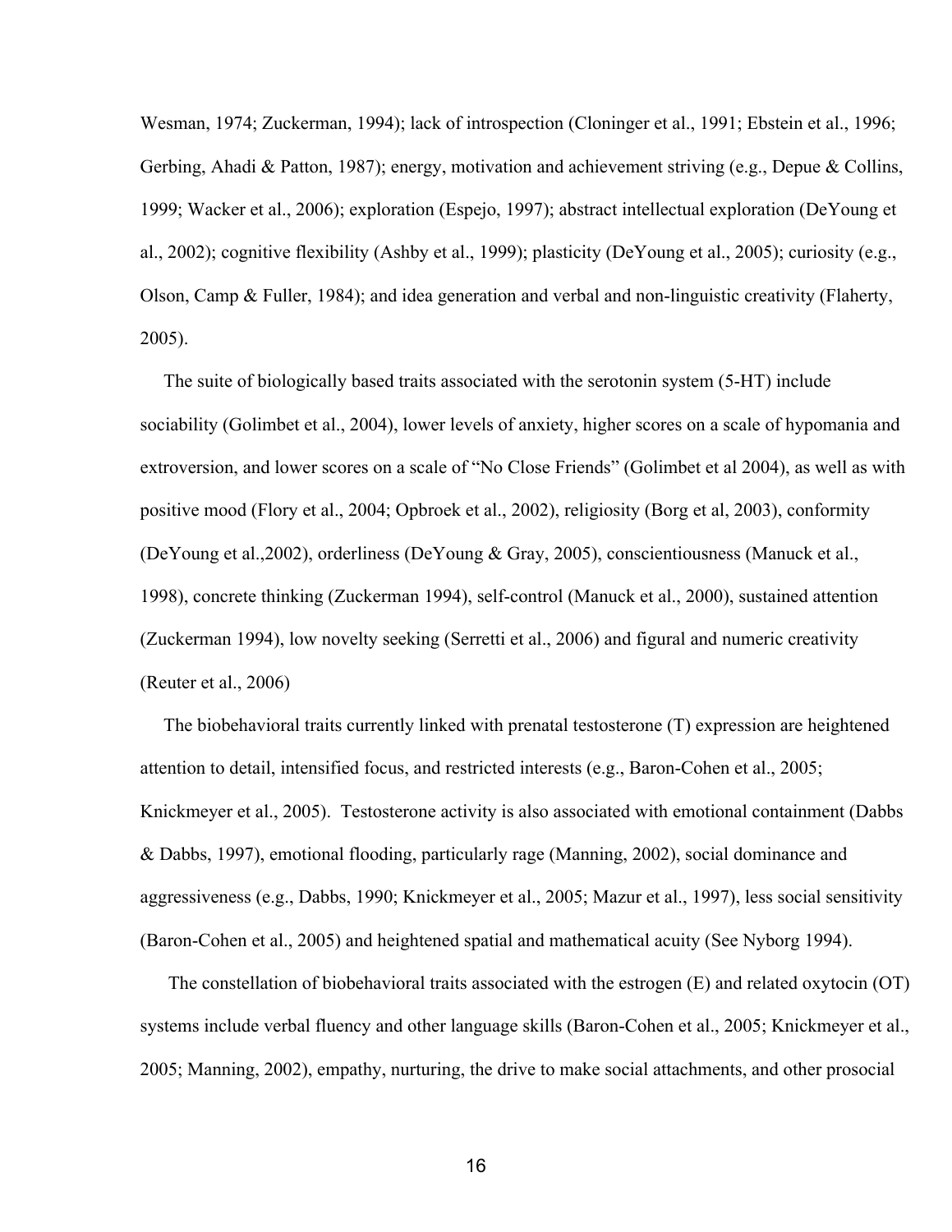skills (Baron-Cohen, 2002; Kendrick, 2000, Pedersen et al., 1992; Taylor et al., 2000), contextual thinking (Baron-Cohen et al., 2005; Dabbs & Dabbs, 2000; Fisher, 1999), imagination (Fisher, 2009), and mental flexibility (Skuse et al., 1997).

 To study the possible role of these four broad temperament dimensions in human mate choice, first a questionnaire was designed to measure the traits constellations associated with each of these brain systems. This measure consisted of 56 questions: 14 questions to measure an individual's expression of each scale (i.e. the dopamine, serotonin, testosterone and estrogen/oxytocin scales). Data were collected and the questions modified on these four scales regularly between 2006-2007, using an Internet dating site, Chemistry.com, a division of Match.com, until reliability was obtained in a United States sample of 39,913 anonymous men and women. Participants completed demographic information, the questionnaire, and 12 validity questions with the goal of finding a romantic partner. Respondents ranged in age from 18 to 88 years ( $M = 37.0$ ; SD= 12.6); 56.4% were female ( $N =$ 22,521); 89.6%  $(N = 35,759)$  were seeking an opposite-sex partner. All individuals expressed all four temperament dimensions; yet individuals varied in the degree to which they expressed each.

The final measure was named the Fisher, Rich, Island Neurochemical Questionnaire (FRI-NQ) (Fisher et al 2010a; 2010b; 2010c). The Cronbach's alpha internal consistency coefficient in the final US sample of 39,913 was .79 for the proposed dopamine scale; .79 for the proposed serotonin scale; .80 for the proposed testosterone scale; and .78 for the proposed estrogen/oxytocin scale. The FRI-NQ measure was then placed on an international dating site (Match.com) in 39 other countries and data to measure reliability were collected on 15,000 individuals in five of these translations: German, French, Spanish, English (Australian sample), and Swedish. The alpha coefficients reflected acceptable levels (ranging from .71 to .82) across the four scales in these five other countries.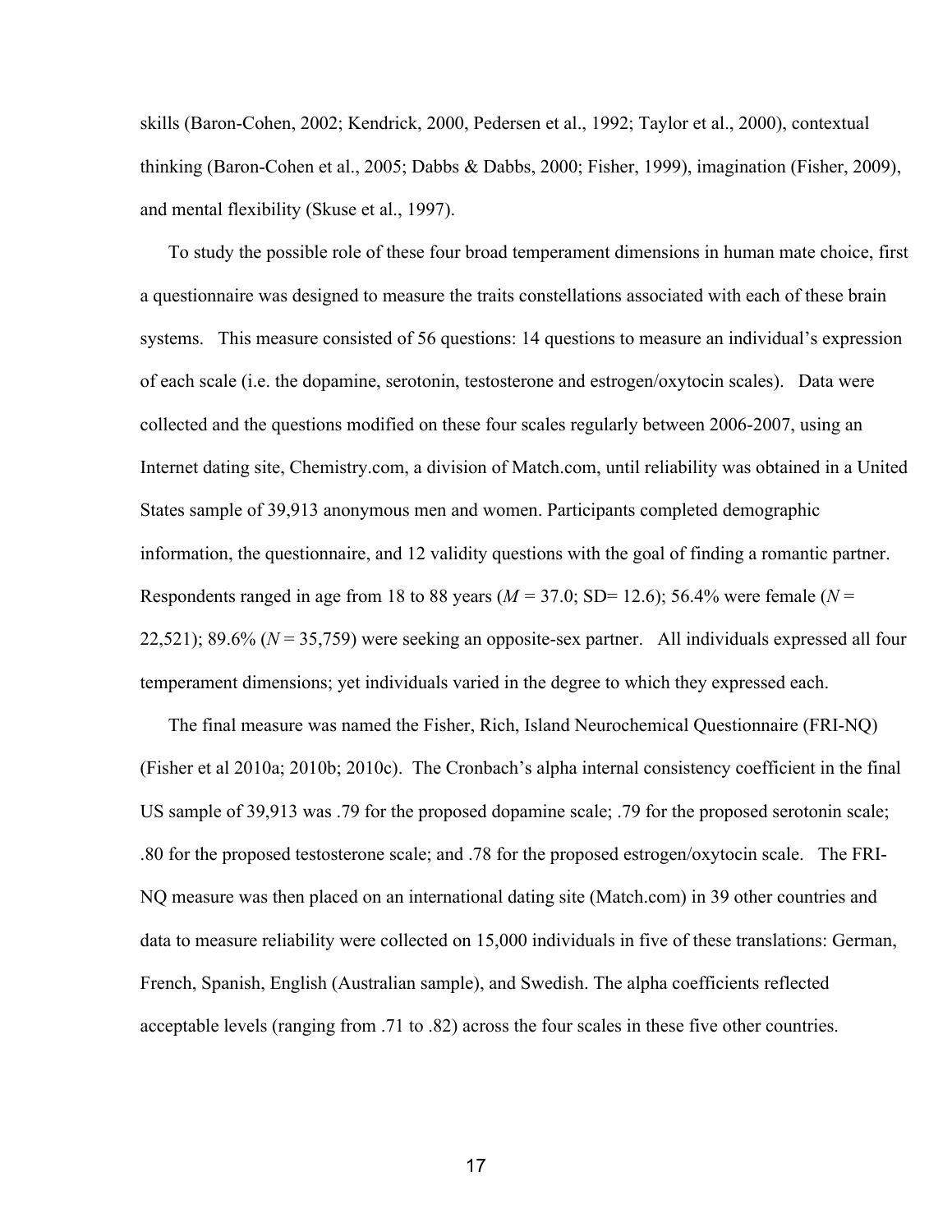After this questionnaire had achieved adequate reliability and had correlated positively with 12 validity measures (Fisher 2009; Fisher et al 2010; Fisher et al 2010a; Fisher et al 2010b; Fisher et al 2010c; Fisher et al in preparation), it was employed to investigate the initial attraction phase of mate choice. A random sample of anonymous participants from the online dating website Chemistry.com® was examined. The sample consisted of 28,128 heterosexual adults (17,776 men; 10,352 women) who had just had an initial meeting with a potential partner and who had given a positive or blank rating of their partner after returning from this first date.

 Men and women who predominantly expressed the constellation of biobehavioral traits associated with the proposed dopamine scale were significantly more likely to choose to meet individuals who predominantly expressed this same temperament dimension. Those who predominantly expressed the constellation of traits associated with the proposed serotonin scale were also significantly more likely to select to meet individuals biochemically similar to themselves. But individuals who predominantly expressed traits associated with the proposed testosterone scale were significantly more likely to choose to meet their opposite, those who predominantly expressed traits associated with the proposed estrogen/oxytocin dimension, and vice versa (Fisher 2009; Fisher et al 2010c)

 It has been hypothesized that variations in human personality stem from their reproductive advantages in the shifting ecological and social environment of prehistory (Buss 1991; MacDonald 1995). Although these four temperament dimensions may have evolved among mammals long before the hominid radiation into the woodland/savannah econiche, their roles in human mate choice may have emerged by positive selection as our hominid forebears became obliged to form longer-term attachments prior to 4 my BP (Fisher 2009). Unions between individuals predominantly expressing testosterone and those predominantly expressing estrogen and oxytocin may have increased their fecundity by pooling suites of complementary temperament traits; while mates who were both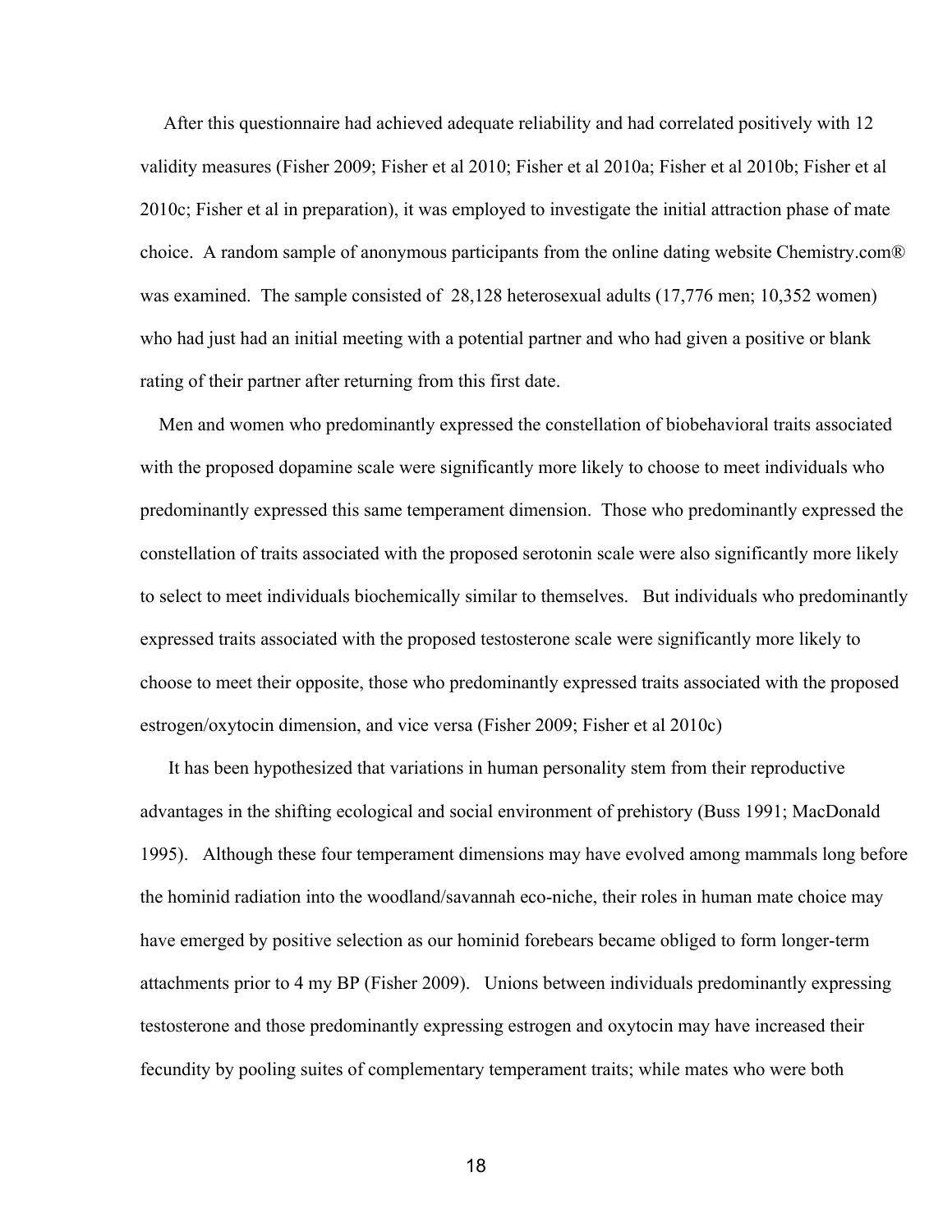expressive of the proposed serotonin system may have capitalized on some very effective parenting traits, including loyalty, calm and caution; while mates who were both expressive of the proposed dopamine system (and equally novelty-seeking, curious and creative) may have engaged in more extra-pair copulations and serial partnerships, thereby producing disproportionate genetic variety in their lineages.

 So it is proposed that the human predisposition to seek partners with specific biochemical profiles evolved in conjunction with the evolution of monogamy to facilitate more effective mate choices in the expanding woodland/savannah environment of southern and eastern Africa prior to 4 my PB (Fisher 2009).

### **EVOLUTION OF ROMANTIC REJECTION**

The evolution of serial/long-term social monogamy coupled with clandestine adultery most likely elevated the trauma of rejection in love. To study the neural systems associated with romantic rejection, ten female and five male college-age heterosexuals were studied, using functional Magnetic Resonance Imaging (fMRI); all had recently been rejected by their partners but reported that they were still intensely in love (Fisher et al 2010). The average length of time since the initial rejection and the participants' enrollment in the study was 63 days. All scored high on the Passionate Love Scale (Hatfield and Sprecher 1986), a selfreport questionnaire that measures the intensity of romantic feelings. All participants said that they spent more than 85% of their waking hours thinking of the person who rejected them and yearned for their abandoning partner to return to the relationship.

 Brain activations coupled with romantic rejection included activity in the ventral tegmental area (VTA) associated with feelings of intense romantic love, the nucleus accumbens and orbitofrontal/prefrontal cortex associated with craving and addiction, the insular cortex and the anterior cingulated associated with physical pain and the distress associated with physical pain, and the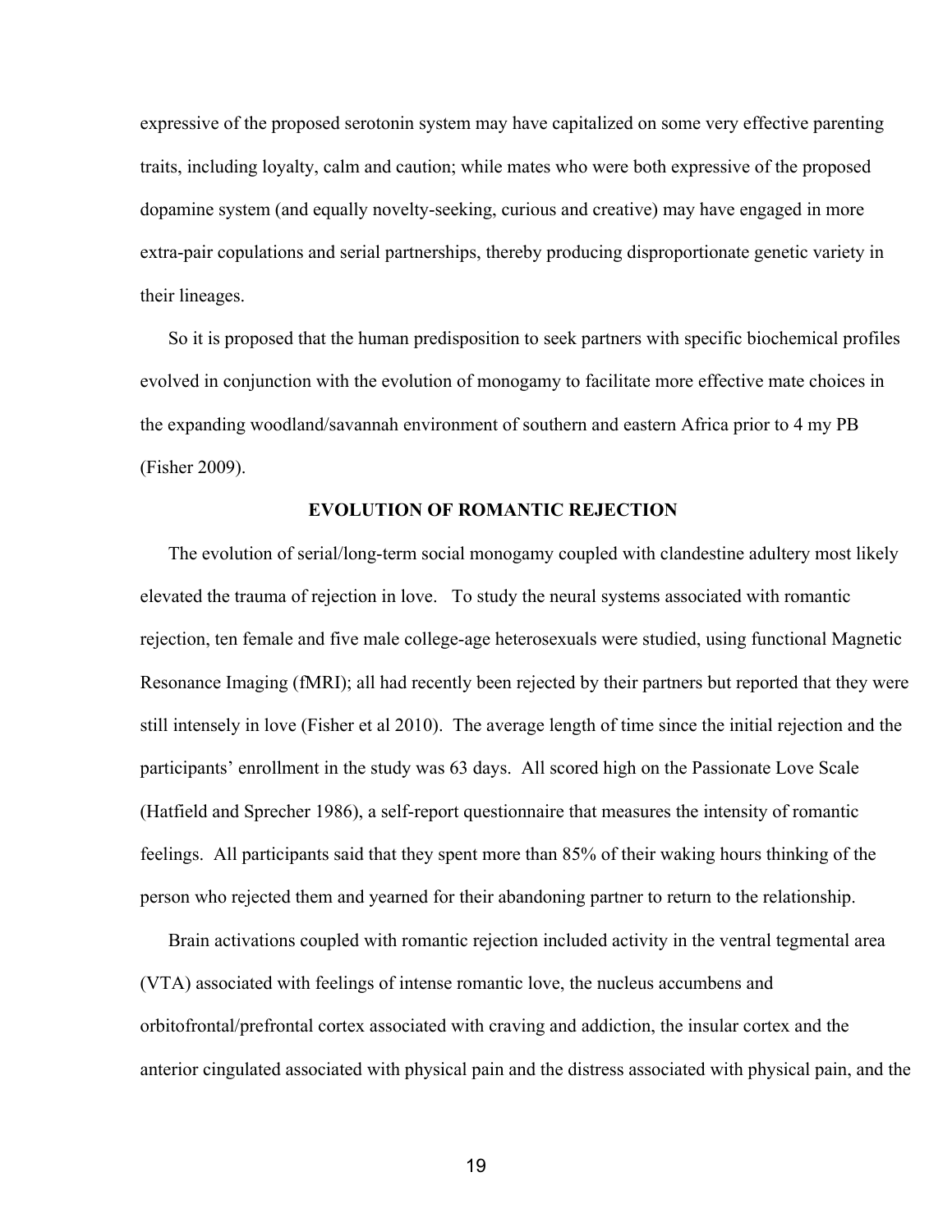ventral pallidum associated with feelings of attachment (Fisher et al 2010). Thus, rejected individuals are experiencing extreme feelings of romantic passion, intense craving, and severe physical and mental distress.

 Rejected individuals also often experience "abandonment rage"(Meloy 2001). The primary rage system is closely connected to centers in the prefrontal cortex that anticipate rewards (Panksepp 1998); and animal studies indicate that these reward networks and rage circuits are intertwined (Panksepp 1998), producing a response to unfulfilled expectations known as "frustration-aggression." Abandonment rage stresses the heart, raises blood pressure and suppresses the immune system (Dozier 2002). Romantic rejection can also stimulate feelings of resignation, despair, lethargy, despondency and depression (Najib et al 2004; Panksepp 1998); some broken-hearted lovers die from heart attacks or strokes caused by their depression (Rosenthal 2000).

Few men or women cross-culturally avoid the suffering of rejection at some point over the life course. In one American college community, 93% of both sexes queried reported that they had been spurned by someone they passionately loved; 95% reported they had rejected someone who was deeply in love with them (Baumeister et al 1993). Moreover, rejected individuals most likely suffer for evolutionary reasons. They have wasted precious courtship time and metabolic energy; and their social alliances and reproductive future have been jeopardized. So rejected individuals are most likely fighting a strong survival system that evolved to provide them with the energy and motivation to renew or sustain a foundering partnership crucial to reproduction in the EEA (Fisher 2004).

### **CONCLUSION**

 Critics of evolutionary psychology fail to find the profound value of this budding discipline. For example, people have long regarded romantic love as part of the supernatural, or as an invention of the Troubadours in  $12<sup>th</sup>$  century France, or as the result of childhood training and cultural experiences.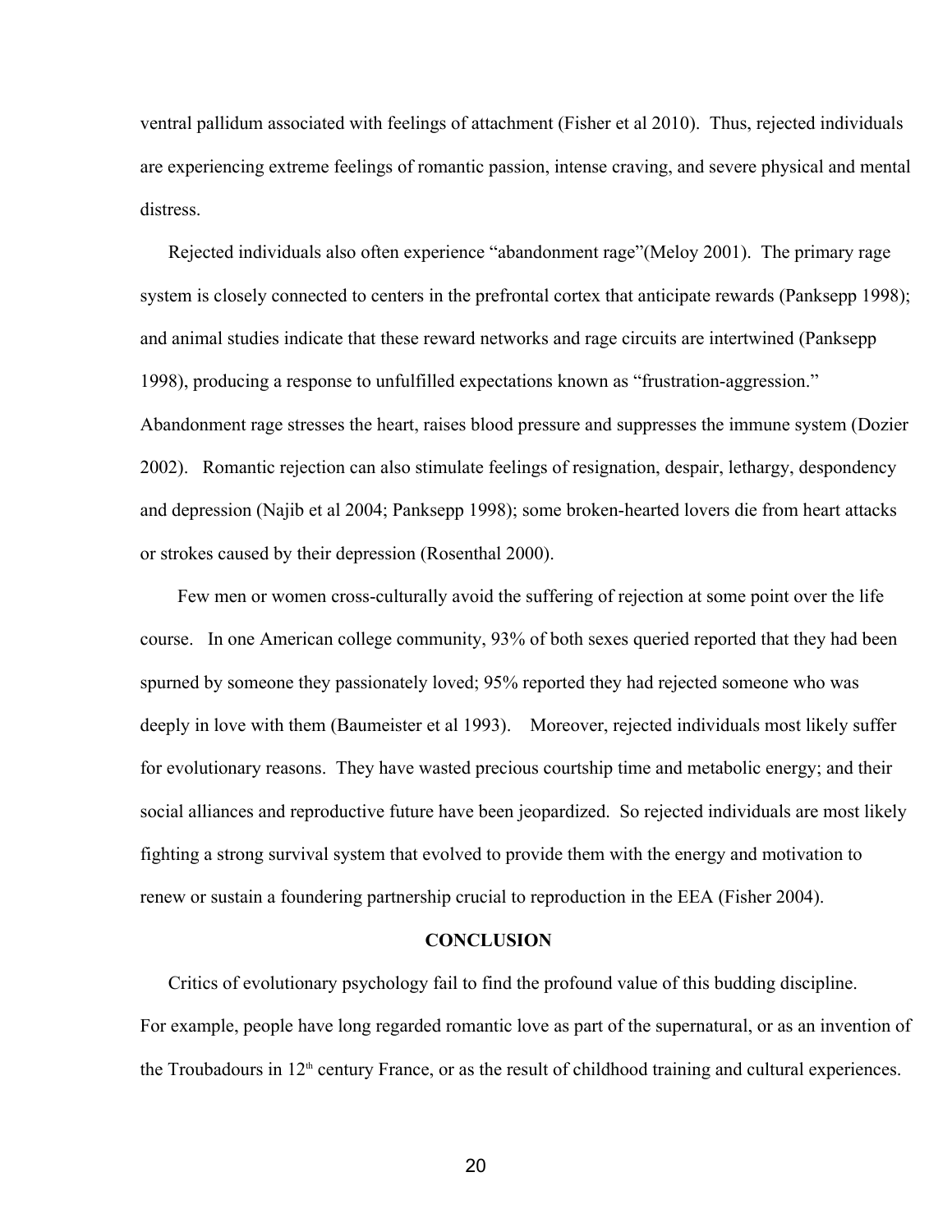On the contrary, romantic love engages primary regions of the brain's primitive "reward system" associated with focus, energy, craving and intense motivation to win and/or sustain a partnership; it most likely emerged from mammalian antecedents during hominid evolution to enable our forebears to focus their mating energy on a single mate and initiate a pair-bond essential to their reproductive and genetic survival. If the medical and legal communities were to understanding that romantic love is an evolved drive (Fisher 2004) that can lead to severe social and personal consequences, they might develop new procedures for dealing with the negative aspects of this powerful neural mechanism.

Indeed, it would be appropriate to treat romantic rejection as a biologically-based addictive state. Because romantic love is associated with focused attention, euphoria, craving, obsession, compulsion, distortion of reality, personality changes, emotional and physical dependence, inappropriate and dangerous behaviors, tolerance, withdrawal symptoms, relapse, and loss of self-control, several psychologists have regarded romantic love as an addiction (Peele 1975; Carnes 1983; Halpern 1982; Tennov 1979; Hunter et al 1981; Mellody et al 1992; Griffin-Shelley 1991; Schaef 1989). Data from neural imaging confirm this; romantic rejection activates three basic brain regions associated with craving and addiction (Fisher et al 2010).

 Researchers and therapists might also design their therapies differently if they were to acknowledge the varying ways that the sexes process rejection (Baumeister et al 1993; Buss 1994; Hatfield and Rapson 1996). Men are two to three times more likely to commit suicide after being rejected (Hatfield and Rapson 1996); and men are more likely to stalk a rejecting partner, as well as batter or kill her (Meloy et al 2001). Rejected women report more severe feelings of depression (Mearns 1991) and more chronic strain and rumination after being rejected (Nolen-Hoeksema et al 1999). Women are also more likely to talk about their trauma, sometimes inadvertently retraumatizing themselves (Hatfield and Rapson 1996). Equally important to know is that feelings of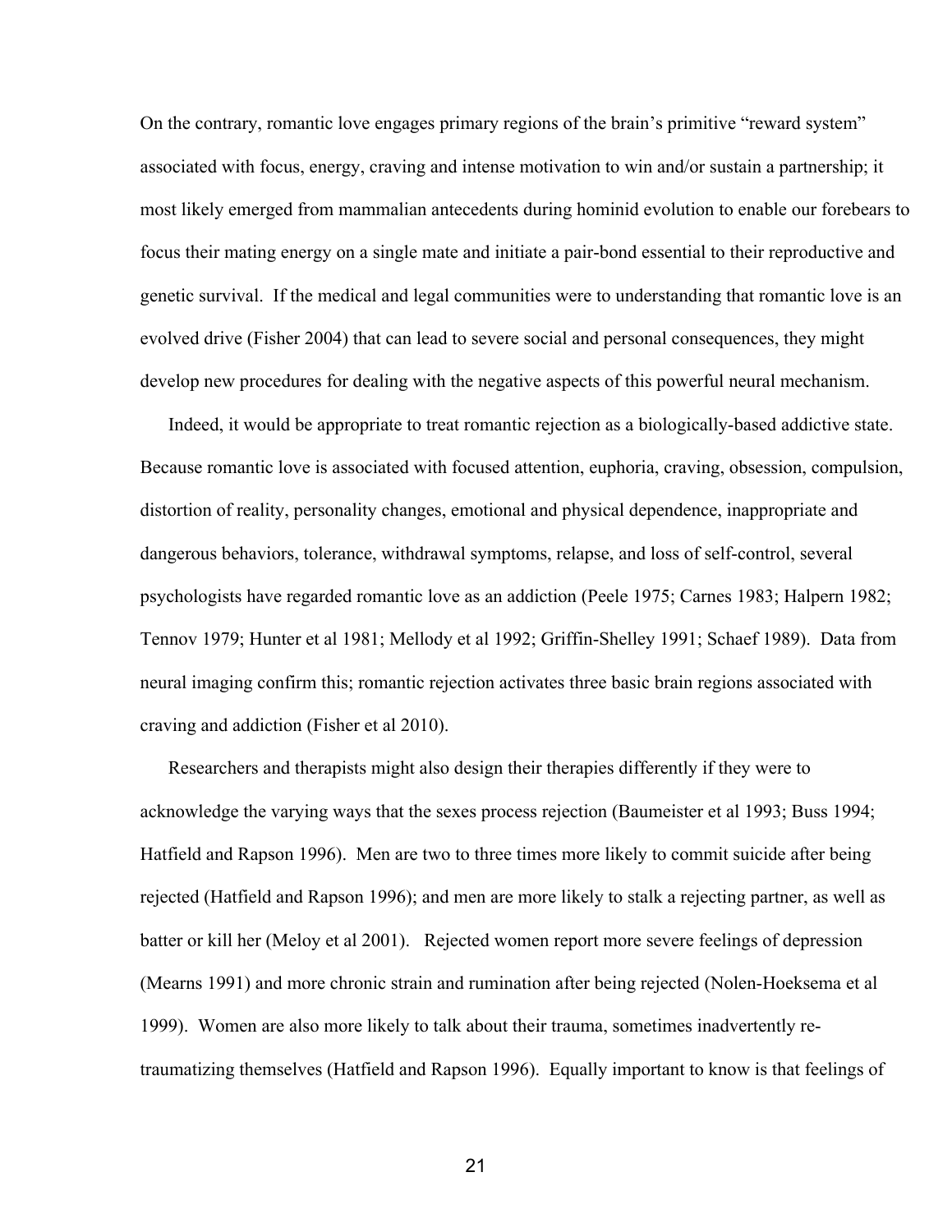romantic love after rejection recede with time. Neural imaging (fMRI) indicates that the greater the number of days since rejection, the less activity there is in the brain region associated with attachment, the right ventral putamen/pallidum (Fisher et al 2010). Also, areas associated with reappraising difficult emotional situations and assessing one's gains and losses are activated after rejection, suggesting that rejected individuals are trying to understand and learn from their difficult situation.

 Knowledge of evolutionary psychology could also help professionals (and many others) understand the underlying (evolutionary) predispositions that lead to unstable partnerships. The brain mechanisms associated with serial monogamy and clandestine adultery surely contribute to many contemporary cross-cultural patterns of philandering and divorce, as well as the high cross-cultural incidence of sexual jealousy, partner stalking, spousal abuse, love homicide, love suicide and clinical depression (Meloy and Fisher 2005).

 Last, I feel it is essential that the medical and legal communities begin to embrace the possible consequences of contemporary antidepressant usage (Fisher and Thomson 2007). Over 100 million prescriptions for antidepressants are written annually in the United States; most are for SSRIs, Selective Serotonin Reuptake Inhibitors that elevate serotonin at the synapse.It is well known that these drugs cause sexual dysfunction in as many as 73% of patients. But these drugs may also adversely affect the neural system for romantic love, blunting this powerful brain mechanism for mate choice (Fisher 1999; Fisher and Thomson 2007) . These drugs may also jeopardize several other specific neural systems that evolved to enable people to assess potential mates, prefer and choose specific partners, feel extended romantic passion, and and/or sustain feelings of attachment during a long-term relationship (Fisher 1999; Fisher and Thomson 2007). The number of neural mechanisms associated with mate selection, romantic love and long-term partnership stability are unknown, and many operate outside of conscious awareness. If professionals prescribing these medications for *long*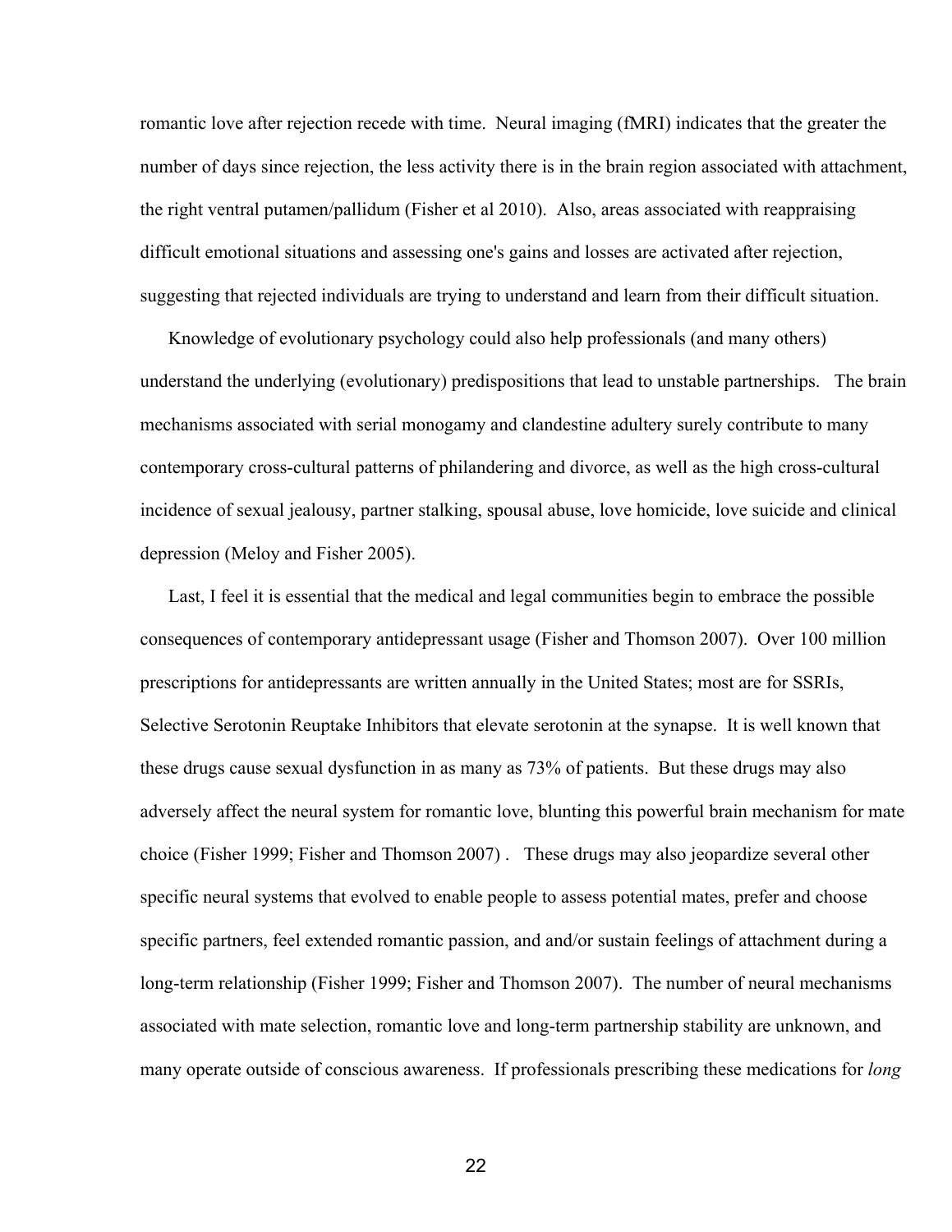*term use* were aware of their potential effects on conscious and unconscious neural systems associated human reproduction, they might consider informing patients of their potential side effects, as well as undertake far more expansive studies of these drugs, particularly their effects on the neural systems for romantic love and attachment (Fisher and Thomson 2007).

 Anthropologists, psychologists, sociologists, economists, primatologists, zoologists, and many other scholars have painstakingly accumulated a wealth of data on aspects of human behavior and its counterparts in many other species, using the perspective of evolutionary psychology. These data can add valuable understanding into many issues affecting human marital and sexual relationships.

# References

Aceveda, B, A Aron, H Fisher and LL Brown, (2008) Neural correlates of long-term pairbonding in a sample of intensely in-love humans. Poster Session#297, Annual meeting of the *Society for Neuroscience*.

Acevedo, B, A Aron, HE Fisher and LL Brown. (in press) Neural correlates of long term intense romantic love. *Social Cognitive and Affective Neuroscience*.

Ainsworth, M., Behar, M., Waters, E., & Wall, S. (1978). *Patterns of attachment: A psychological study of the Strange Situation*. Hillsdale, NJ: Erlbaum.

Allen, E. S., & Baucom, D. H. (2006). Dating, marital, and hypothetical extradyadic involvements: How do they compare? *The Journal of Sex Research*, 43, 307-317.

Andersson, M. (1994). *Sexual Selection.* Princeton, N.J.: Princeton University Press.

Ashby, F.G., Isen, A.M., & Turken, A.U. (1999) A neuropsychological theory of positive affect and its influence on cognition. *Psychological Review*, 106, 529-550.

Arnow, B. A., Desmond, J. E., Banner, L. L., Glover, G. H., Solomon, A., Polan, M. L., Lue, T. F., and Atlas, S. W. (2002). Brain activation and sexual arousal in healthy, heterosexual males. *Brain,*   $125(5)$ ,  $1014@-1023$ .

Aron, A., Fisher, H. E., Mashek, D. J., Strong, G., Li, H. F., & Brown, L. L. (2005). Reward, motivation, and emotion systems associated with early-stage intense romantic love: An fMRI study. *Journal of Neurophysiology*, 94, 327-337.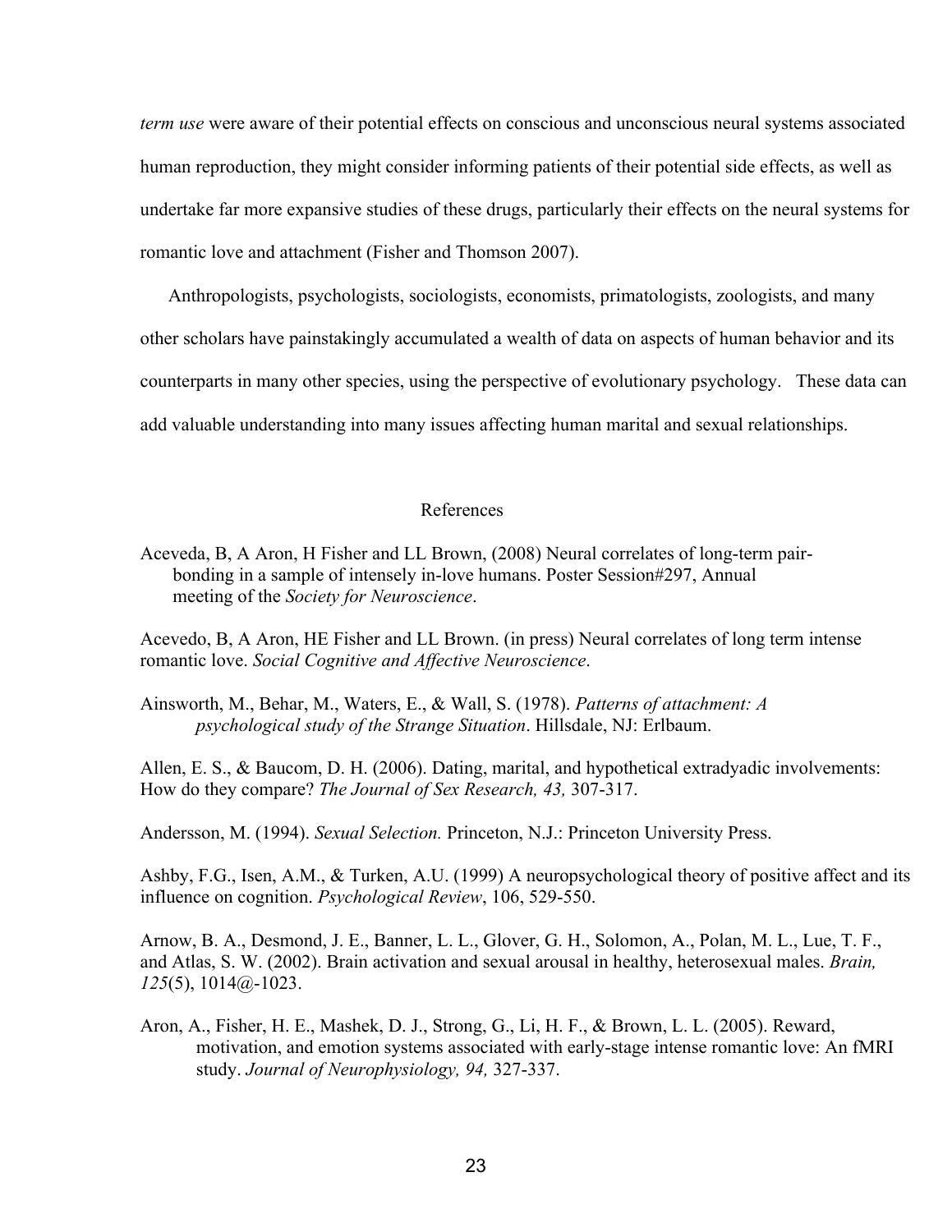- Baron-Cohen, S, Knickmeyer, R.C., & Belmonte, M.K. (2005). Sex differences in the brain: Implications of explaining autism. *Science*, 310, 819-823.
- Baron-Cohen, S. (2002). The extreme male brain theory of autism. *Trends in Cognitive Sciences*, 6, 248-254.

Bartels A and Zeki S. The neural basis of romantic love. *Neuroreport* 11: 3829-3834, 2000.

Bartels, A., & Zeki, S. (2004) The neural correlates of maternal and romantic love. *NeuroImage, 21*, 11551166.

Baumeister, R. F., Wotman, S. R., and Stillwell, A. M. (1993). Unrequited love: On heartbreak, anger, guilt, scriptlessness and humiliation. *Journal of Personality and Social Psychology, 64, 377* $@$ -394.

Bester-Meredith, J. K., Young, L. J., & Marler, C. A. (1999). Species differences in paternal behavior and aggression in *Peromyscus* and their associations with vasopressin immunoreactivity and receptors. *Hormones and Behavior, 36, 25-38.* 

Borg, J., Andree, B.A., Soderstrom, H., & Farde, L. (2003). The Serotonin system and spiritual experiences. *American Journal of Psychiatry*, 160, 1965-1969.

Bowlby, J (1969) *Attachment and Loss: Attachment (Vol 1)*. New York: Basic Books

Bowlby, J (1973) *Atttachment and Loss: Separation (Vol 2)*. New York: Basic Books.

Buss, D.M. (1991). Evolutionary personality psychology. *Annual Review of Psychology, 42,* 459491.

Buss, D. M. (1994). *The Evolution of Desire: Strategies of Human Mating.* New York: Basic Books.

Buston, P. M., and Emlen, S. T. (2003). Cognitive processes underlying human mate choice: The relationship between self-perception and mate preference in Western society. *Proceedings of the National Academy of Sciences of the United States of America, 100, 8805-8810.* 

Buunk, A. P., & Dijkstra, P. (2006). Temptation and threat: Extra-dyadic relations and jealousy. In A. L. Vangelisti & D. Perlman (Eds.), *The Cambridge handbook of personal relationships* (pp. 533-555). New York: Cambridge University Press.

Byrne, D. (1997). An overview (and underview) of research and theory within the attraction paradigm. *Journal of Social and Personal Relationships, 14, 417-431.*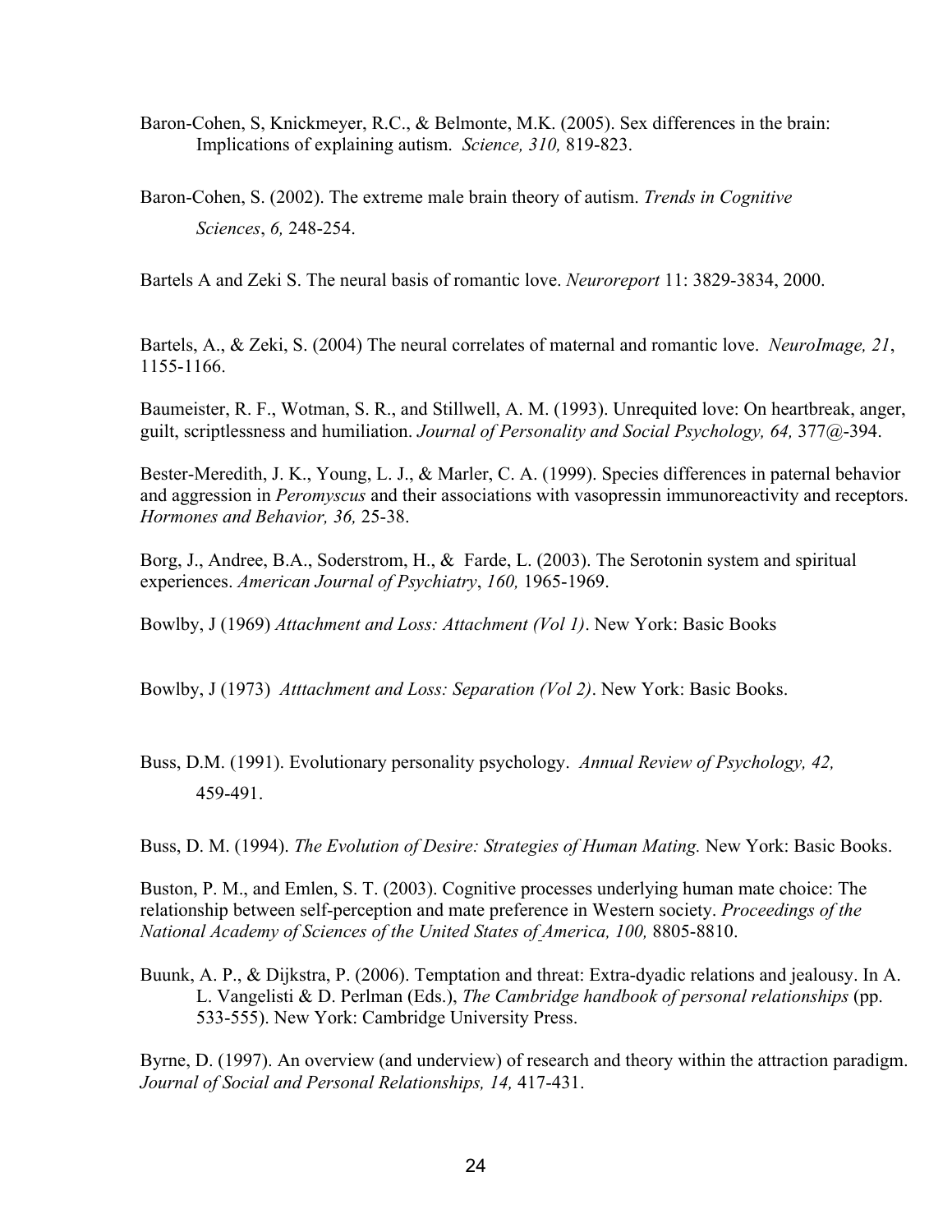Cappella, J.N. & Palmer, M.T. (1990). Attitude similarity, relational history, and attraction: the mediating effects of kinesic and vocal behaviors. *Communication Monographs*, 57, 161-183.

Carnes, P. (1983). *Out of the Shadows: Understanding Sexual Addiction.* Minneapolis, Minn.: CompCare

Carter, CS (1992) Oxytocin and Sexual Behavior. *Neuroscience and Biobehavioral Reviews.*  $1(16):131-144.$ 

- Cherlin, A.J. (2009). *The Marriage-Go-Round: the state of marriage and the family in America today*. New York: Alfred A. Knopf.
- Cloninger, C.R., Przybeck, T.R. & Svrakic, D.M. (1991). The Tridimensional Personality Questionnaire: U.S. normative data. *Psychological Reports, 69, 1047-1057*.
- Cloninger, C.R., Przybeck, T.R. Svrakic, D.M. & Wetzel, R.D. (1994). *The temperament and character inventory (TCI): a guide to its development and use*. St. Luis, MO: Washington University, Center for Psychobiology of Personality.

Dabbs, J.M. & Dabbs, M.G. (2000). *Heroes, Rogues and Lovers: Testosterone and Behavior*. New York: McGraw-Hill.

Dabbs, J.M. (1997) Testosterone, smiling and facial appearance. *Journal of Nonverbal Behavior*  $12:45-55$ .

Dabbs, J. (1990) Age and seasonal variation in serum testosterone concentration among men. *Chronobiology International, 7, 245-49.* 

Daly, M., and Wilson, M. (1983). *Sex, Evolution and Behavior,* 2nd ed. Boston: Willard Grant.

- Davidson, R. J. (1994). Complexities in the search for emotion-specific physiology. In P. Ekman and R. J. Davidson (eds.), *The Nature of Emotion: Fundamental Questions.* New York: Oxford University Press.
- Delgado, M. R., Nystrom, L. E., Fissel, C., Noll, D. C., and Fiez, J. A. (2000). Tracking the hemodynamic responses to reward and punishment in the striatum. *Journal of Neurophysiology, 84, 3072@-3077.*

Depue, R.A. & Collins, P.F. (1999). Neurobiology of the structure of personality: dopamine, acilitation of incentive motivation, and extraversion. *Behavioral and Brain Sciences*, 22(3), 491-569.

DeYoung, CD, Peterson, J.B., & Higgins, D.M. (2002). Higher-order factors of the Big Five predict conformity: Are there neuroses of health? *Personality and Individual differences*, 33:533-552.

DeYoung, C.D. Peterson, J.B., & Higgins, D.M. (2005). Sources of openness/intellect: Cognitive and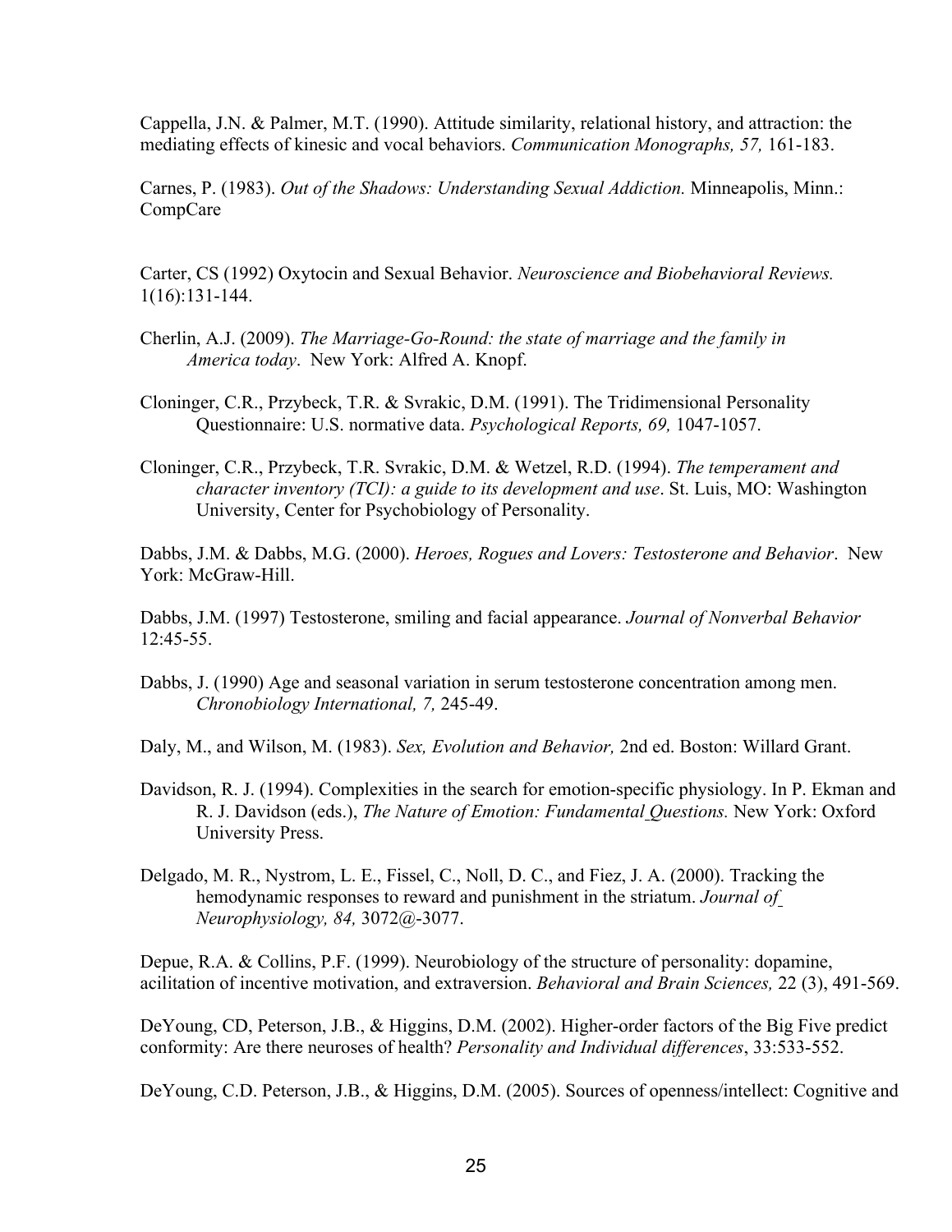neuropsychological correlates of the fifth factor of personality. *Journal of Personality*. 73:825-858.

- Dozier, R. W. (2002). *Why We Hate: Understanding, Curbing, and Eliminating Hate in Ourselves and Our World.* Chicago: Contemporary Books.
- Ebstein, R.P., Novick, O., Umansky, R., Priel, B., Osher, Y., Blaine, D., Bennett, E.R., Nemanov, L., Katz, M., & Belmaker, R.H. (1996). Dopamine D4 (D4DR) exon III polymorphism associated with the human personality trait of novelty seeking. *Nature Genetics, 12, 78-80.*
- Elliott, R., Newman, J. L., Longe, O. A., and Deakin, J. F. W. (2003). Differential response patterns in the striatum and orbitofrontal cortex to financial reward in humans: A parametric functional magnetic resonance imaging study. *Journal of Neuroscience*, 23(1):303-307.

Espejo, E.F. (1997). Selective dopamine depletion within the medial prefrontal cortex induces anxiogenic-like effects in rats placed on the elevated plus maze. *Brain Research*,  $762$  (1-2): 281-284.

- Fabre-Nys, C. (1998). Steroid control of monoamines in relation to sexual behaviour. *Reviews of Reproduction, 3(1):31-41.*
- Fisher, HE, J Rich, HD Island, D Marchalik and L Silver (in preparation) A neurochemical approach to categorizing temperament dimensions.

Fisher, HE, LL Brown, A Aron, G Strong, and D Mashek (2010) Reward, addiction, and emotion regulation systems associated with rejection in love. *J. Neurophysiology* 104:51-60.

Fisher HE, J Rich, HD Island, D Marchalik (2010a) The Second to Fourth Digit Ratio: A Measure of Two Hormonally-based Temperament Dimensions, *Personality and Individual Differences* 49 (7):773-777

Fisher, HE, J Rich, HD Island, D Marchalik, L Silver and D Zava (2010b) Four Primary Temperament Dimensions, poster in Session Division 06, # ind100247, at the annual meeting of the *American Psychological Association*, San Diego, August 14.

Fisher, HE, J Rich, HD Island, D Marchalik, L Silver and D Zava (2010c) Four Primary Temperament Dimensions in the Process of Mate Choice. Poster in Division 06, # ind100727 at the annual meeting of the *American Psychological Association*, San Diego, August 14.

Fisher, H (2009) *Why Him? Why Her?* New York: Holt & co.

Fisher, H. E.,  $\&$  Thomson, J. A., Jr. (2007). Lust, romance, attachment: Do the side-effects of serotonin-enhancing antidepressants jeopardize romantic love, marriage and fertility? In S. M. Platek, J. P. Keenan, & T. K. Shakelford (Eds.), *Evolutionary cognitive neuroscience* (pp. 245 283). Cambridge, MA: MIT Press.

Fisher, HE (2004) *Why We Love.* New York: Henry Holt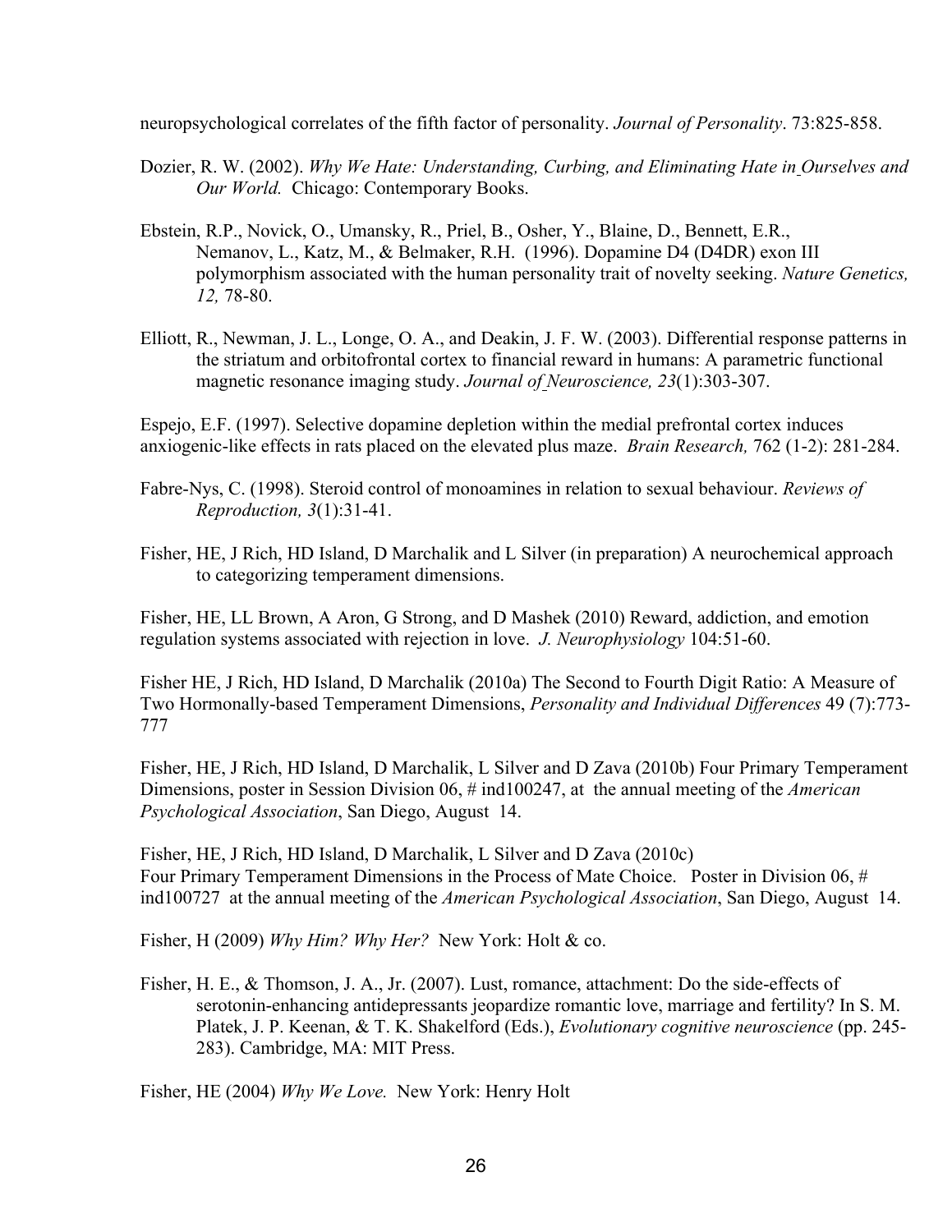Fisher, H., Aron, A., Mashek, D., Strong, G., Li, H., and Brown, L. L. (2003). Early stage intense romantic love activates cortical-basal-ganglia reward/motivation, emotion and attention systems: An fMRI study of a dynamic network that varies with relationship length, passion intensity and gender. Poster presented at the annual meeting of the *Society for Neuroscience*, New Orleans, November 11.

Fisher, HE, Aron, A, Mashek, D., Strong, G, Li, H, and Brown, L L (2002). Defining the brain systems of lust, romantic attraction and attachment. *Archives of Sexual Behavior, 31*(5):413 419.

Fisher, HE (1999) *The First Sex: the natural talents of women and how they are changing the world*. New York: Random House.

Fisher, H (1998) Lust, Attraction, and Attachment in Mammalian Reproduction. *Human Nature* 9#1:23-52.

Fisher, HE (1992) *Anatomy of Love*. New York: WW Norton

Fisher, HE (1989) "Evolution of Human Serial Pair-bonding" American Journal of Physical *Anthropology.* 78:331-354.

Flaherty AW and Graybiel AM (1995) Motor and somatosensory corticostriatal projection magnifications in the squirrel monkey. *J Neurophysiol* 74: 2638-2648.

Flory, J.D., Manuck, S.B., Matthews, K.A. & Muldoon, M.F. (2004). Serotonergic function in the central nervous system is associated with daily ratings of positive mood. *Psychiatry Research,* 129  $(1):11-19$ 

Forste, R., & Tanfer, K. (1996). Sexual exclusivity among dating, cohabiting, and married women. *Journal of Marriage and the Family,* 58:3347.

Fraley, R. C., & Shaver, P. R. (2000). Adult romantic attachment: theoretical developments, emerging controversies, and unanswered questions. *Review of General Psychology*, 4, 132-154.

Frayser, S (1985) *Varieties of Sexual Experience: An anthropological perspective of human sexuality*. New Haven: HRAF Press.

Freud, S (1905/1965) *Three essays on the theory of sexuality*. New York: Basic Books.

Gangestad, S. W., and Thornhill, R. (1997). The evolutionary psychology of extra-pair sex: The role of fluctuating asymmetry. *Evolution and Human Behavior*, 18(2):69-88.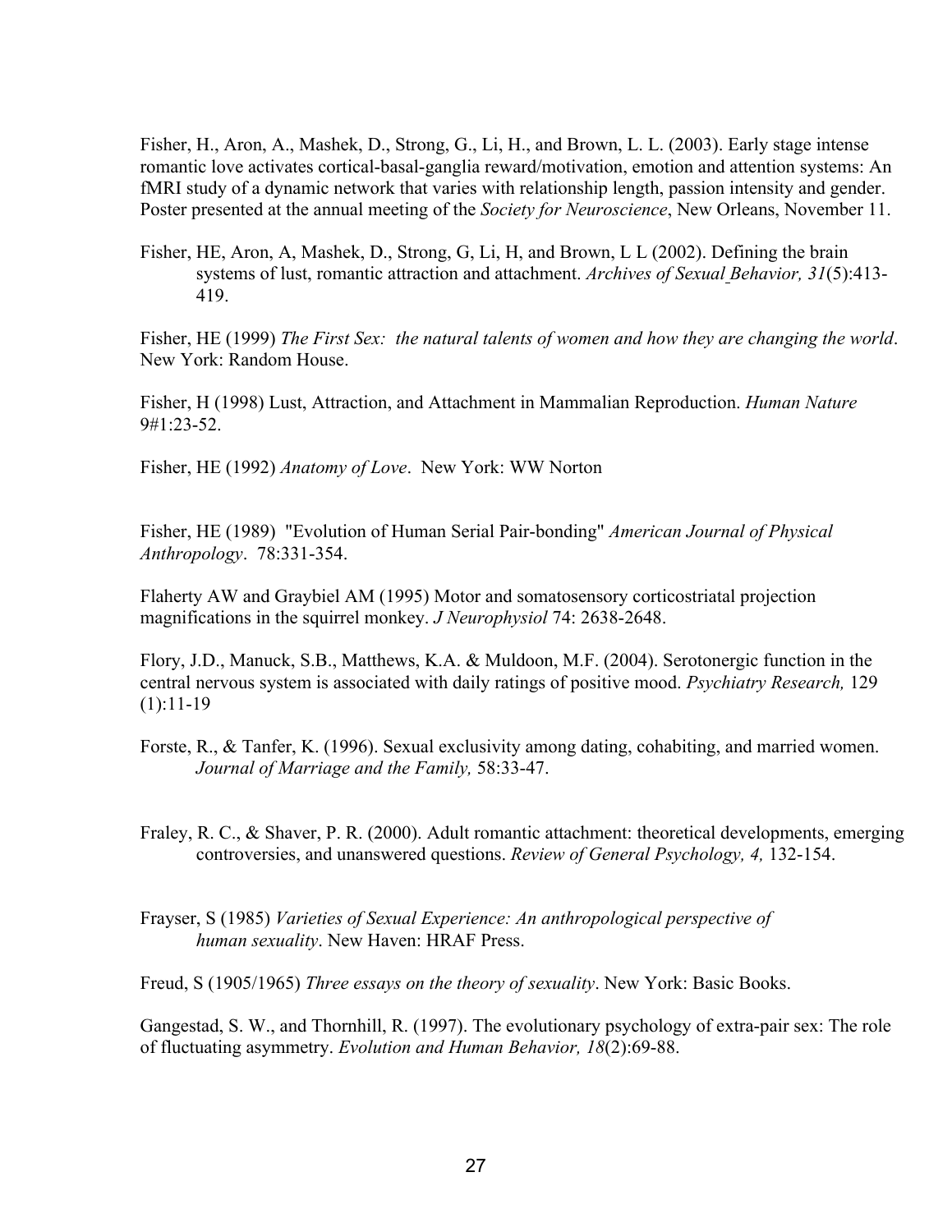Garcia, JR, J MacKillop, EL Aller, AM Merriwether, DS Wilson, JK Lum (2010) Associations between dopamine D4 receptor gene variation with both infidelity and sexual promiscuity. PLoS ONE 5(11): e14162.

Garver-Apgar, C.E., Gangestad, S.W., Thornhill, R., Miller, R.D., Olp, J. J. (2006). Major Histocompatibility Complex Alleles, Sexual Responsivity, and Unfaithfulness in Romantic Couples. *Psychological Science*, 17 (10), 830–835.

Gerbing, D.W., Ahadi, S.A., & Patton, J.H. (1987) Toward a conceptualization of impulsivity: components across the behavioral and self-report domains. *Multivariate and Behavioral Research*, 22:357-379.

- Gingrich, B., Liu, Y., Cascio, C., Wang, Z., and Insel, T. R. (2000). D2 receptors in the nucleus accumbens are important for social attachment in female prairie voles (*Microtus ochrogaster*). Behavioral Neuroscience, 114(1):173-183.
- Glass, S., & Wright, T. (1992). Justifications for extramarital relationships: The association between attitudes, behaviors, and gender. *Journal of Sex Research*, 29: 361-387.
- Glass, S., & Wright, T. (1985). Sex differences in type of extramarital involvement and marital dissatisfaction. *Sex Roles*, 12:1101-1120.

Golimbet, V.E., Alfimova, M.V., & Mityushina, N.G. (2004). Polymorphism of the serotonin 2A receptor gene (5HTR2A) and personality traits. *Molecular Biology* 38, 337-344.

Gonzaga GC, Keltner D, Londahl EA, and Smith MD (2001) Love and the commitment problem in romantic relations and friendship. *J Pers Soc Psychol* 81: 247-262.

Goreman, B.S. & Wesman, A.E. (1974). The relationships of cognitive styles and moods. Journal of Clinical Psychology, 30:18-36.

Greeley, A. (1994). Marital infidelity. *Society*, 31: 9-13.

Griffin-Shelley, E. (1991). *Sex and Love: Addiction, Treatment and Recovery.* New York: Praeger.

Halpern, H. M. (1982). *How to Break Your Addiction to a Person*. New York: McGraw-Hill.

Hammock, EAD and LJ Young (2005) Microsatellite instability generates diversity in brain and sociobehavioral traits. *Science* 308:1630-1634.

Harris, JR (1999) *The Nurture Assumption: Why children turn out the way they do*. New York: Touchstone

Harris, H (1995) Rethinking heterosexual relationships in Polynesia: a case study of Mangaia, Cook Island. IN *Romantic Passion: a universal Experience?* Ed. W. Jankowiak, New York: Columbia University Press.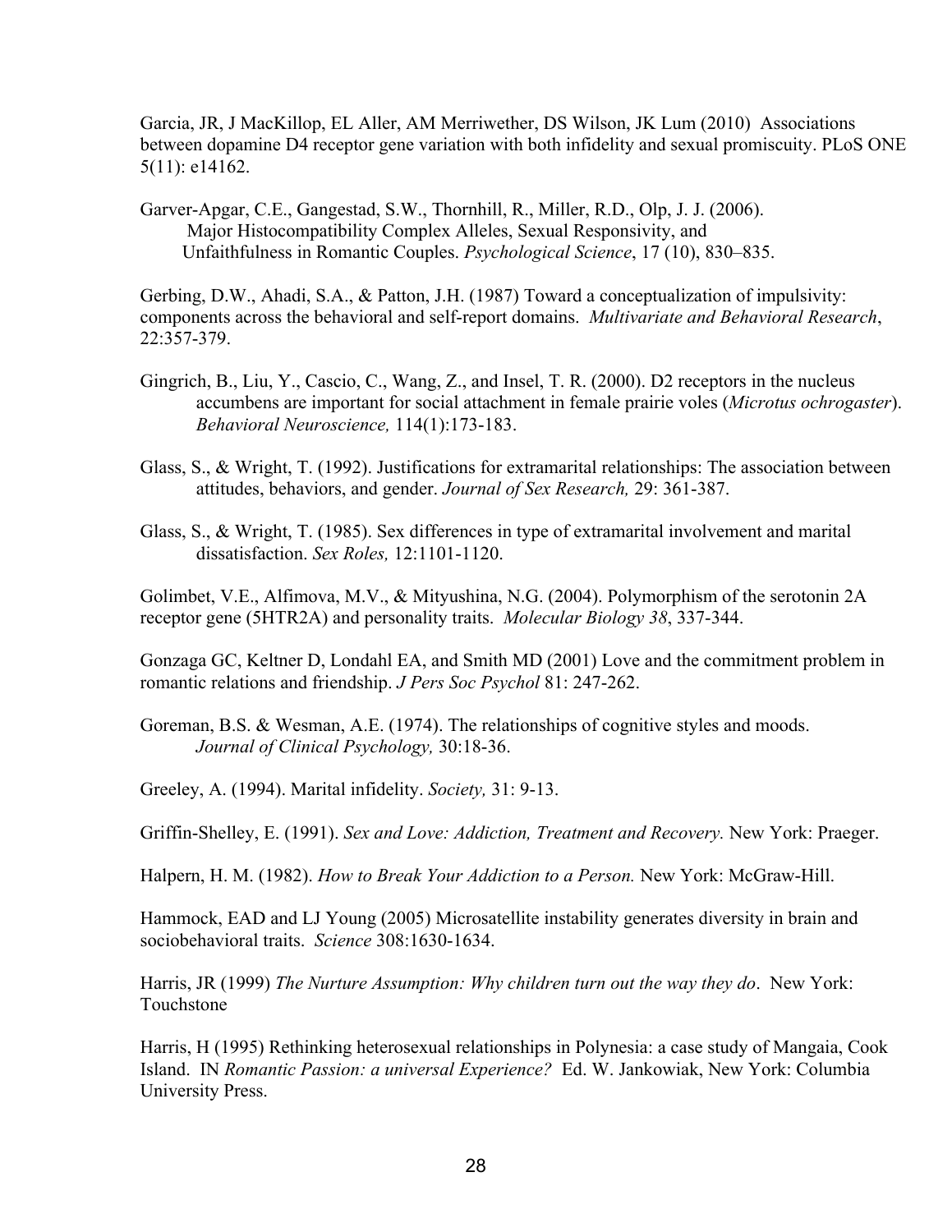Hatfield, E., and Rapson, R. L. (1996). *Love and Sex: Cross-Cultural Perspectives.* Boston: Allyn and Bacon.

Hatfield, E and S Sprecher. (1986) Measuring passionate love in intimate relations. *Journal of Adolescence*, 9:383-410.

Hatfield, E (1988) Passionate and Companionate Love. In R.J. Sternberg and M.L. Barnes, Eds. *The Psychology of Love*. New Haven, CT: Yale University Press.

Hatfield E, Schmitz E, Cornelius J, and Rapson RL. Passionate love (1988) How early does it begin? *Journal of Psychology & Human Sexuality* 1: 35-51.

- Hazan, C., & Shaver, P. R. (1987). Romantic love conceptualized as an attachment process. *Journal of*  Personality and Social Psychology, 52: 511-524.
- Hazan, C., & Diamond, L. M. (2000). The place of attachment in human mating. *Review of General Psychology,* 4:186-204.
- Hunt, M. (1974) *Sexual Behavior in the 1970s*. Chicago: Playboy Press.
- Hunter, M. S., Nitschke, C., and Hogan, L. (1981). A scale to measure love addiction. *Psychological Reports,* 48: 582.

Jankowiak, W.R. and E. F. Fischer (1992) A Cross-Cultural Perspective on Romantic love. *Ethnology* 31(2): 149.

Karama S, AR Lecours, JM Leroux, P Bourgouin, G Beaudoin, S Joubert and M Beauregard. (2002) Areas of brain activation in males and females during viewing of erotic film excerpts. *Hum Brain Mapp*  $16(1):1-13$ 

Kendrick, K.M. (2000) Oxytocin, motherhood and bonding. *Experimental Physiology,* 85: 111S124S

Kinsey, A. C., Pomeroy, W. B., & Martin, C. E. (1948). *Sexual behavior in the human male.*  Philadelphia: W. B. Saunders.

- Kinsey, A. C., Pomeroy, W. B., Martin, C. E., & Gebhard, P. (1953). *Sexual behavior in the human female.* Philadelphia: W. B. Saunders.
- Kitchen, AM, EM Gese, LP Walts, SM Karki and ER Schauster (2006) Multiple breeing strategies in the swift fox, *Vulpes velox. Animal behav.* 71:1029-1038.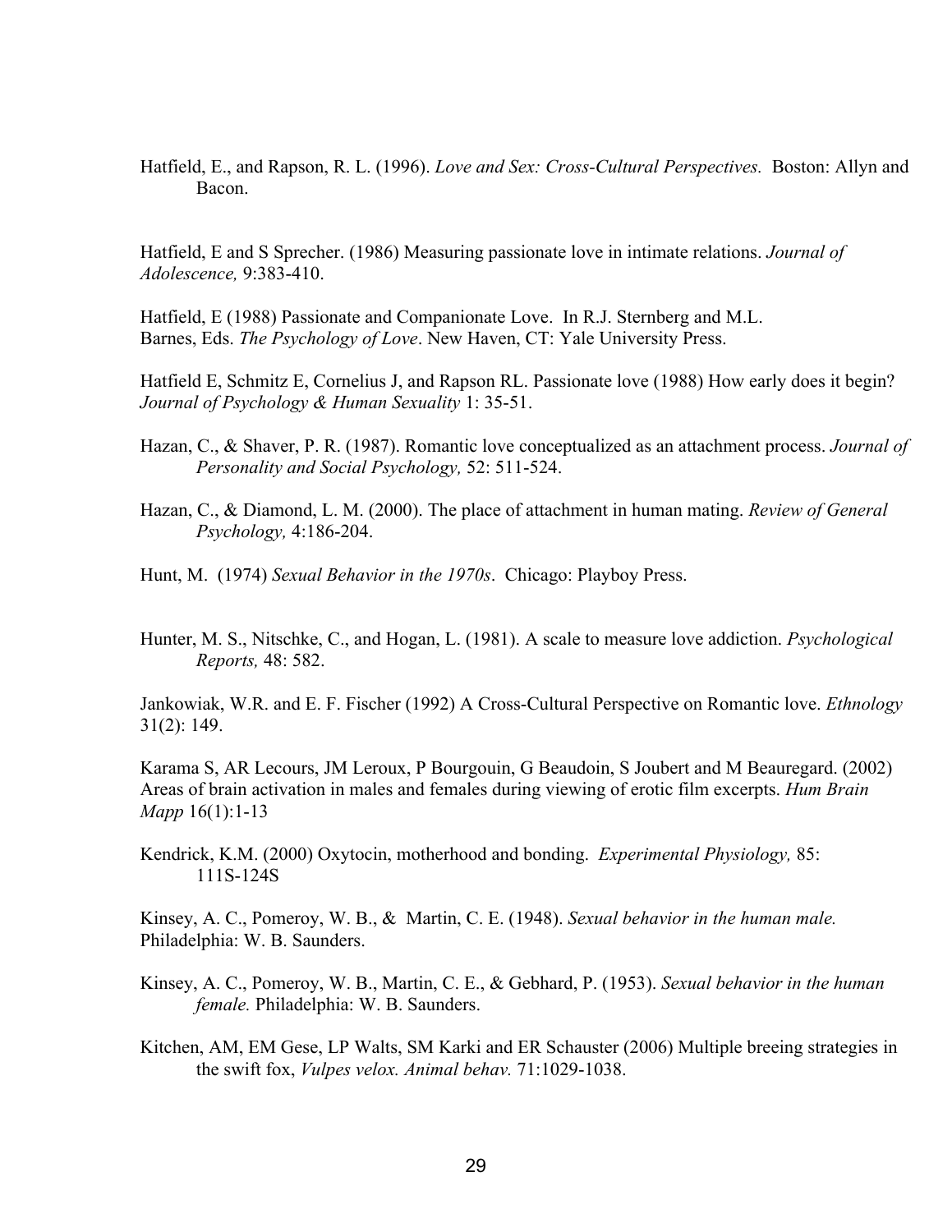Knickmeyer, R., Baron-Cohen, S., Raggatt, P. & Taylor, K. (2005). Foetal testosterone, social relationships and restricted interests in Children. *Journal of Child Psychology and Psychiatry*, *46 (2),* 198210.

Krueger, R.F. & Caspi, A. (1993) Personality, arousal, and pleasure: a test of competing models of interpersonal attraction. *Personality and Individual Differences* 14:105-111.

- Laumann, E. O., Gagnon, J. H., Michael, R. T., & Michaels, S. (1994). *The social organization of sexuality: Sexual practices in the United States.* Chicago: University of Chicago Press.
- Lawrence, RJ (1989) *The poisoning of Eros: sexual values in conflict*. New York: Augustine Moore Press.

Lim, M. M., & Young, L. J. (2004). Vasopressin-dependent neural circuits underlying pair bond formation in the monogamous prairie vole. *Neuroscience,* 125:3545.

- Lim, M. M., Murphy, A. Z., & Young, L. J. (2004). Ventral striatopallidal oxytocin and vasopressin V1a receptors in the monogamous prairie vole *(Microtus ochrogaster). Journal of Comparative Neurology, 468: 555-570.*
- Lovejoy, OC (2009) Reexamining human origins in light of *Ardipithecus ramidus*. Science 326  $(5949):74-78.$
- MacDonald, K. (1995). Evolution, the Five-Factor Model, and Levels of Personality. *Journal of Personality*, 63:525–567.

Manning, J.T. (2002). *Digit Ratio: a pointer to fertility, behavior, and health*. New Brunswick, NJ: Rutgers University Press.

- Manuck, SB, JD Flory, JM McCaffery, KA Matthews, JJ Mann, &MF Muldoon (1998) Aggression, impulsivity, and central nervous system serotonergic responsivity in a nonpatient sample. *Neuropsychopharmacology*, 19:287-299.
- Manuck, S.B., Flory, J.D., Ferrell, R.E., Mann, J.J., & Muldoon, M.F. (2000). A Regulatory polymorphism of the monoamine oxidase-A gene may be associated with variability in aggression, impulsivity, and central nervous system serotonergic responsivity. *Psychiatry Research, 95 (1):9-23.*
- Marazziti, D., Akiskal, H. S., Rossi, A., and Cassano, G. B. (1999). Alteration of the platelet serotonin transporter in romantic love. *Psychological Medicine*, 29:741-745.
- Mazur, A., Susman, E.J. & Edelbrock, S. (1997). Sex differences in testosterone response to a video game contest. *Evolution and Human Behavior*, 18 (5):317-326.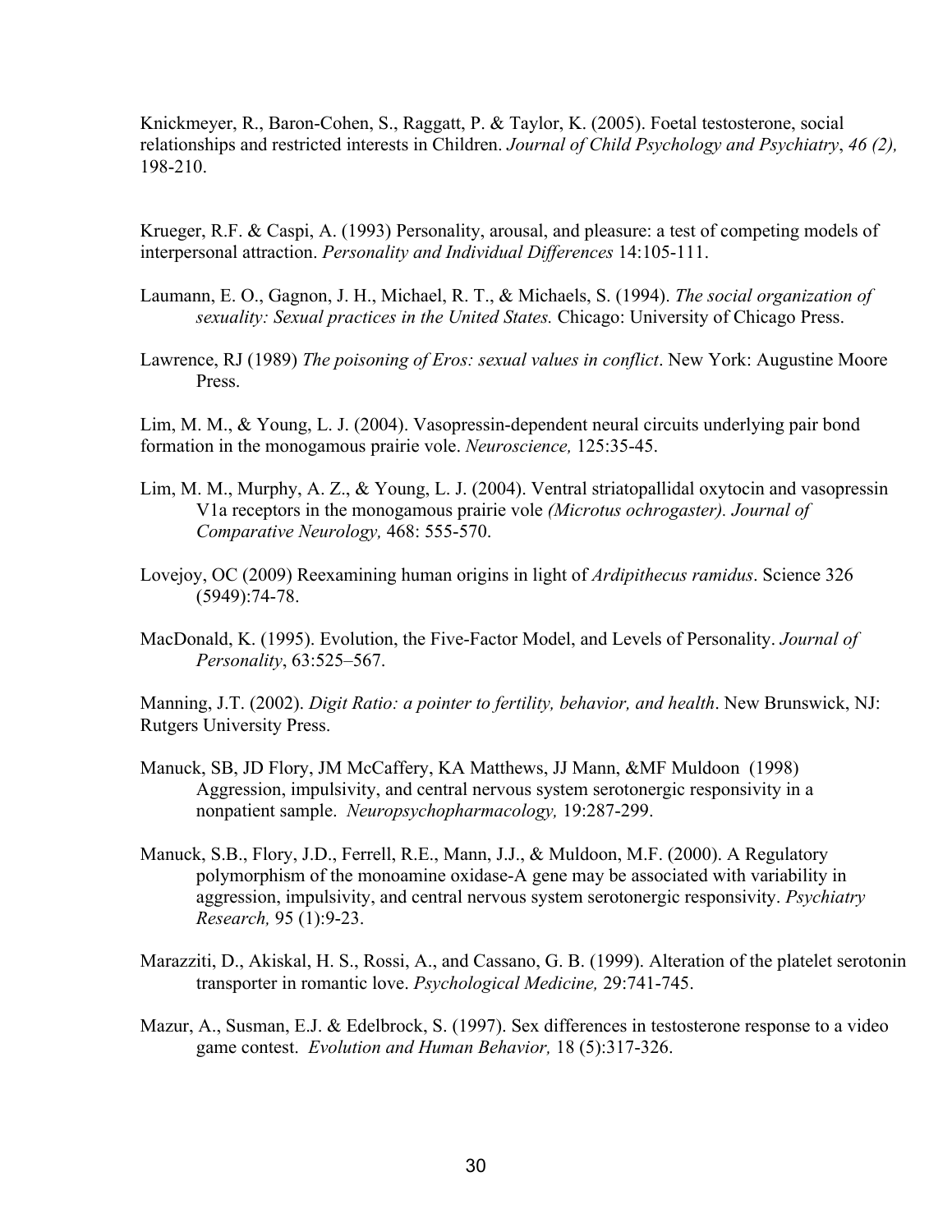Mearns, J. (1991). Coping with a breakup: Negative mood regulation expectancies and depression following the end of a romantic relationship. *Journal of Personality and Social Psychology,*  60:327334.

Meloy, JR and HE Fisher (2005) A Neurobiological Theory of Stalking. *Journal of Forensic Sciences, 50#6:1472-1480* 

Meloy, J. R. (2001). When stalkers become violent: The threat to public figures and private lives. *Psychiatric Annals*, 33(10):658-665.

Mellody, P., Miller, A. W., and Miller, J. K. (1992). *Facing Love Addiction.* New York: Harper San Francisco.

Mock, D. W., & Fujioka, M. (1990) Monogamy and long-term bonding in vertebrates. *Trends in Ecology and Evolution,*  $5(2)$ : 39-43.

Moller, AP (1988) Ejaculate quality, testes size and sperm competition in primates. *Journal of Human Evolution* 17:479.

Montague PR, McClure SM, Baldwin PR, Phillips PE, Budygin EA, Stuber GD, Kilpatrick MR, and Wightman RM. (2004) Dynamic gain control of dopamine delivery in freely moving animals. *J Neurosci* 24:1754-1759.

Najib, A., Lorberbaum, J. P., Kose, S., Bohning, D. E., and George, M. S. (2004). Regional brain activity in women grieving a romantic relationship breakup. *American Journal of Psychiatry,*  161(12):2245-2256.

Nolen-Hoeksema, S., Larson, J., and Grayson, C. (1999). Explaining the gender difference in depressive symptoms. *Journal of Personality and Social Psychology*, 77:1061-1072.

Nyborg, H (1994) Hormones, sex and society: the science of physicology. Westport, CT: Praeger.

Opbroek, A., Delgado, P.L., Laukes, C., McGahuey, C., Katsanis, J., Moreno, F.A. & Manber R.  $(2002)$ . Emotional blunting associated with SSRI-induced sexual dysfunction. Do SSRIs inhibit emotional responses? *International Journal of Neuropsychopharmacol*ogy,  $5(4)$ : 415-416

Olson, K.R., Camp, C. J. & Fuller, D. (1984). Curiosity and the need for cognition. *Psychological Reports, 54:71-74.* 

Ophir, A. G., Wolff, J. O., & Phelps, S. M. (2008) Variation in the neural V1aR predicts sexual fidelity and space use among male prairie voles in seminatural settings. *Proceedings of the National Academy of Sciences, 105, 1249-1254.*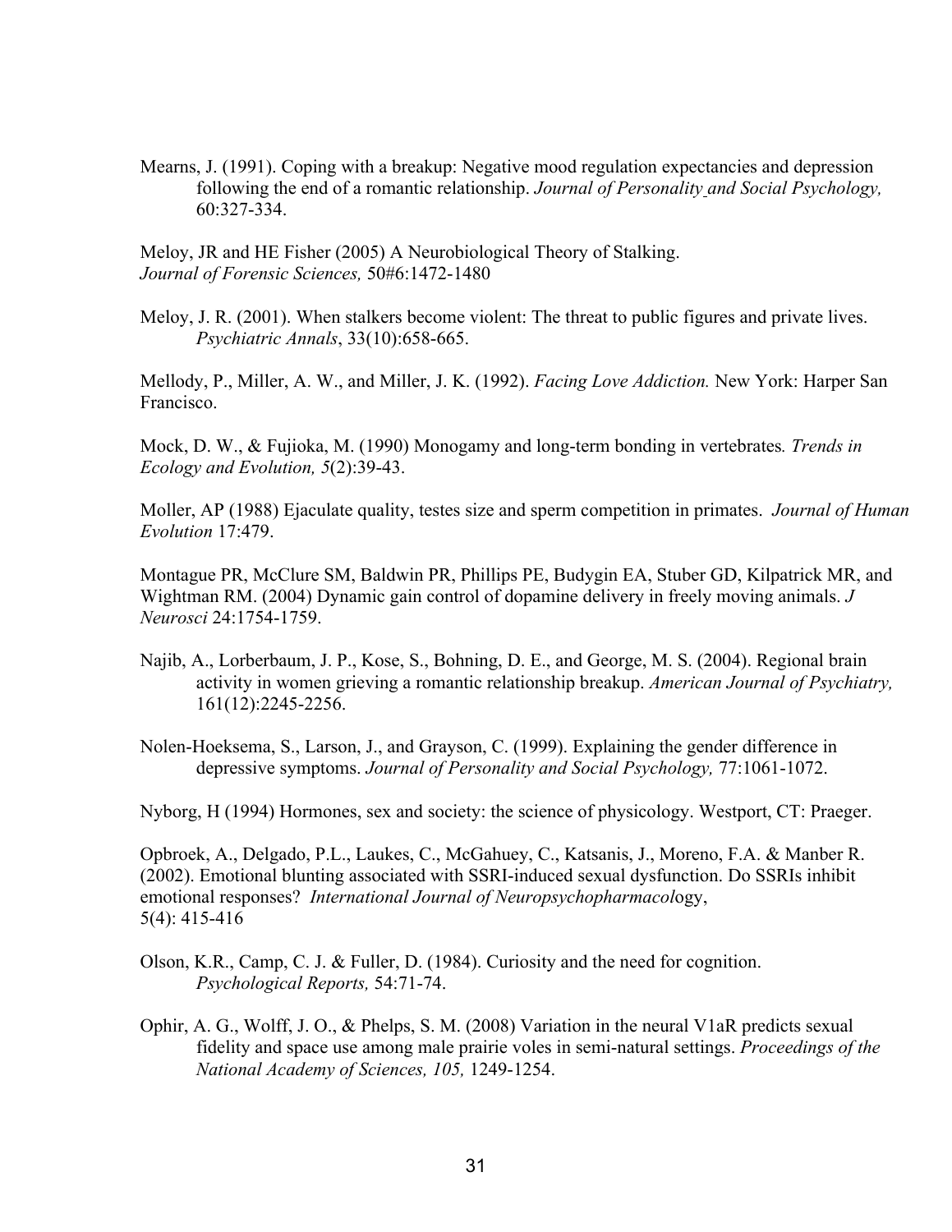Ortigue S, Bianchi-Demicheli F, Hamilton AF, and Grafton  $ST(2007)$  The neural basis of love as a subliminal prime: an event-related functional magnetic resonance imaging study. *J Cogn Neurosci* 19:1218-1230.

Panksepp, J. (1998). *Affective Neuroscience: The Foundations of Human and Animal Emotions.* New York: Oxford University Press.

Pedersen, C.A., Caldwell, J.D., Jirikowsk, G.F. & Insel, T.R. (1992). *Oxytocin in Maternal, Sexual and Social Behaviors, Ed*. New York: New York Academy of Sciences.

Peele, S. (1975). *Love and Addiction.* New York: Taplinger

Pines, A.M. (1999). *Falling in Love: why we choose the lovers we choose.* New York: Routledge

Pitkow, L. J., Sharer, C. A., Ren, X., Insel, T., R., Terwilliger, E. F., & Young, L. J. (2001). Facilitation of affiliation and pair-bond formation by vasopressin receptor gene transfer into the ventral forebrain of a monogamous vole. *Journal of Neuroscience*, 21:7392-7396.

- Reichard , U (1995) Extrapair copulation in the monogamous gibbon (*Hylobates lar*). *Ethology* 100:99112.
- Reno, P. L., Meindl, R. S., McCollum, M. A., and Lovejoy, C. O. (2003). Sexual dimorphism in *Australopithecus afarensis* was similar to that of modern humans. *Proceedings of the National Academy of Sciences,* 10:1073.

Reuter, M., Roth, S., Holve, K. & Hennig, J. (2006). Identification of first candidate genes for creativity: a pilot study. *Brain Research*, 1069(1):190-197.

Robinson DL, Heien ML, and Wightman RM. (2002) Frequency of dopamine concentration transients increases in dorsal and ventral striatum of male rats during introduction of conspecifics. *J Neurosci* 22:10477-10486.

Rosenthal, N. E. (2002). *The Emotional Revolution: How the New Science of Feelings Can Transform Your Life.* New York: Citadel Press.

Rushton, J. P. (1989). Epigenesis and social preference. *Behavioral and Brain Sciences,* 12:3132.

Schaef, A. W. (1989). *Escape from Intimacy: The Pseudo-Relationship Addictions.* New York: Harper & Row.

Schmitt, D. P., & Buss, D. M. (2001). Human mate poaching: Tactics and temptations for infiltrating existing mateships. *Journal of Personality and Social Psychology, 80:894-917.*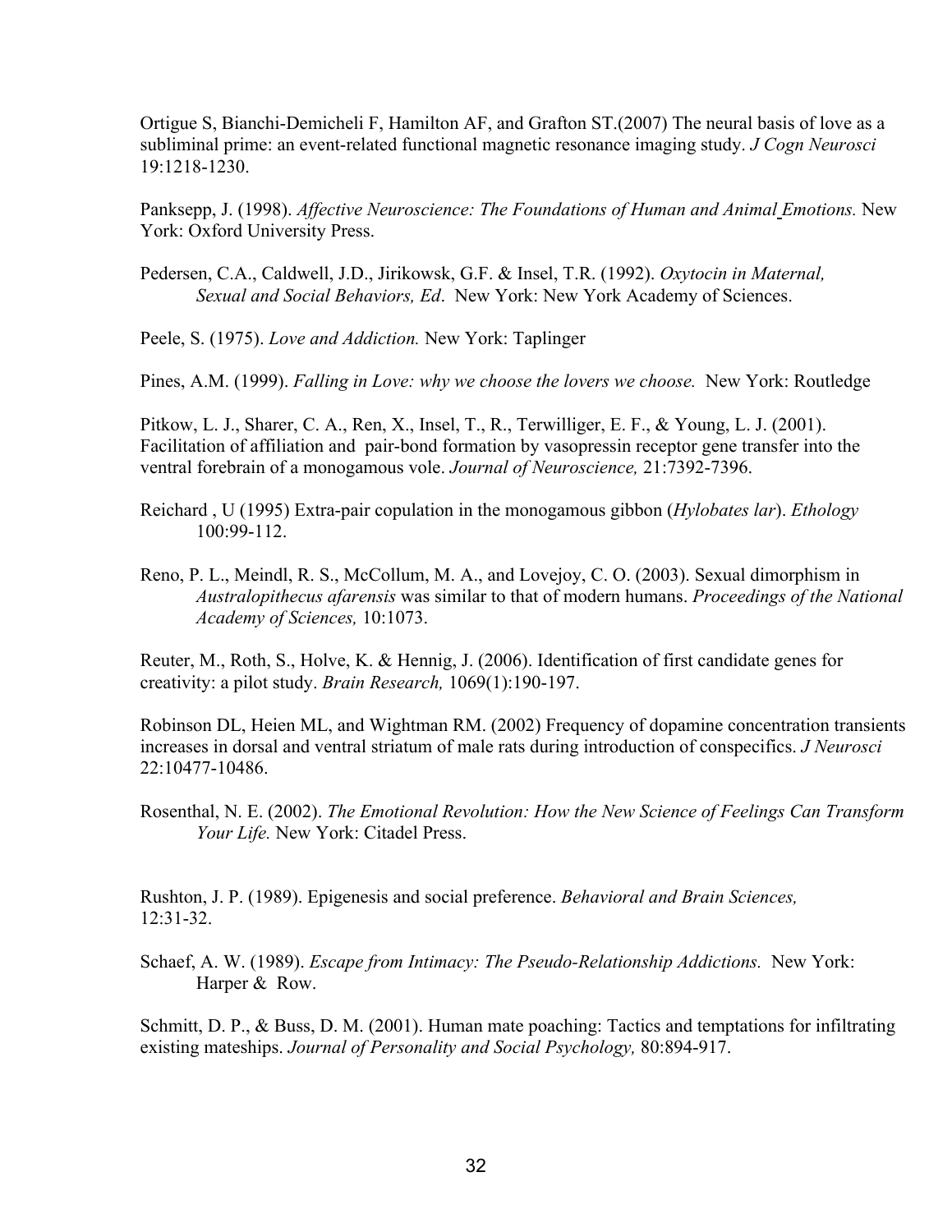Schmitt, DP, L Alcalay, J Allik, A Angleitner, L Ault, et al (2004) Patterns and universals of mate poaching across 53 nations: the effects of sex, culture, and personality on romantically attracting another person's partner. J. Pers. Soc. Psychol. 86:560-584.

Schultz, W. (2000,). Multiple reward signals in the brain. *Nature Reviews. Neuroscience, 1:* 199-207.

Shaikh, T. & Suresh, K. (1994). Attitudinal similarity and affiliation needs as determinants of interpersonal attraction. *Journal of Social Psychology*, 134: 257-259.

Short, RV (1977) Sexual selection and descent of man. In *Reproduction and Evolution*, Eds. JH Calaby and C Tyndale-Biscoe. Canberra: Australian Academy of Science.

Serretti, A., Mandelli, L., Lorenzi, C., Landoni, S., Calati, R., Insacco, C., Cloninger, C.R. (2006) Temperament and character in mood disorders: influence of DRD4, SERTPR, TPH and MAO-A polymorphisms. *Neuropsychobiology* 53(1):9-16.

Sherwin, Barbara B. (1994) "Sex hormones and psychological functioning in postmenopausal women" *Experimental Gerontology* 29#3/4:423-430.

Skuse, D.H., James, R.S., Bishop, D.V.M., Coppin, B., Dalton, P., Aamodt-Leeper, G., Bacarese-Hamilton, M., Creswell, C., McGruk, R., & Jacobs, P.A. (1997). Evidence from Turner's syndrome of an imprinted X-linked locus affecting cognitive function. *Nature*, 387, 705-708.

Tafoya, M., A. & Spitzberg, B. H. (2007). The dark side of infidelity: Its nature, prevalence, and communicative functions. In B. H. Spitzberg & W. R. Cupach (Eds.), *The dark side of interpersonal communication* (2<sup>nd</sup> ed., pp. 201-242). Mahwah, NJ: Lawrence Erlbaum Associates.

Taylor, S.E., Klein, L.C., Lewis, B.P., Gruenewald, T.L., Gurung, R.A.R. & Updegraff, J.A. (2000). Biobehavioral responses to stress in females: Tend-and-befriend, not fight–orflight. *Psychological Review*, 107:441-429.

Tennov, D. (1979) *Love and Limerence: The Experience of Being in Love*. New York: Stein and Day.

Thompson, A. P. (1983). Extramarital sex: A review of the research literature. *Journal of Sex Research,* 19:1-22.

Tsapelas, I, HE Fisher, and A Aron (2010) Infidelity: who, when, why. In *The Dark Side of Close Relationships II*, Eds. WR Cupach and BH Spitzberg, New York: Routledge, pp 175-196.

Van den Berghe, P.L.(1979) *Human Family systems: An evolutionary view.* Westport,

CT: Greenwood press.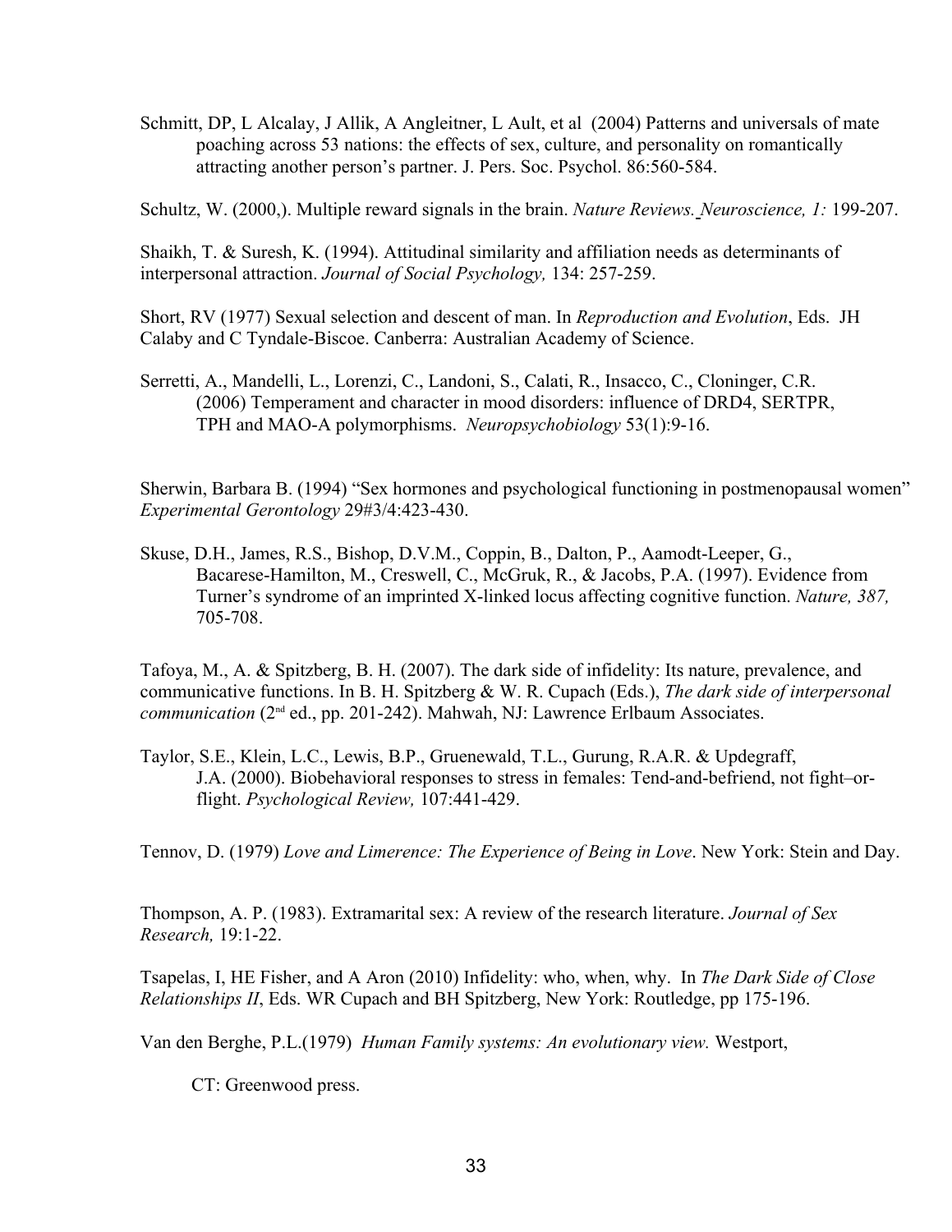Van Goozen, S, V.M. Wiegant, E. Endert, F.A. Helmond and N. E. Van de Poll (1997) Psychoendocrinological assessment of the menstrual cycle: the relationship between hormones, sexuality, and mood. *Archives of Sexual Behavior* 26#4:359-382.

- Wacker, J., Chavanon, M.L. & Stemmler, G. (2006). Investigating the dopaminergic basis of extraversion in humans: a multilevel approach. *Journal of Personality and Social Psychology,*   $91(1):171-187.$
- Walum, H., Westberg, L., Henningsson, S., Neiderhiser, J. M., Reiss, D., Igl, W., Ganiban, J. M., Spotts, E. L., Pederson, N. L., Eriksson, E., & Lichtenstein, P. (2008). Genetic variation in the vasopressin receptor 1a gene (AVPR1A) associates with pair-bonding behavior in humans. *The* Proceedings of the National Academy of Sciences, 105(37: 14153-14156.
- Wang, Z., Toloczko, D., Young, L. J., Moody, K., Newman, J. D., & Insel, T. R. (1997). Vasopressin in the forebrain of common marmosets (*Calithrix jacchus*): Studies with in situ hybridization, immunocytochemistry and receptor autoradiography. *Brain Research*, 768:147-156.
- Wang, Z., Yu, G., Cascio, C., Liu, Y., Gingrich, B., and Insel, T. R. (1999). Dopamine D2 receptormediated regulation of partner preferences in female prairie voles (*Microtus ochrogaster*): A mechanism for pair bonding? *Behavioral Neuroscience*, 113(3):602-611.
- Wedekind, C., et al. (1995). MHC-dependent mate preferences in humans. *Proceedings of the Royal Society of London, 260: 245-249.*
- Westneat, D. F., Sherman, P. W., & Morton, M. L. (1990). The ecology and evolution of extra-pair copulations in birds. In D. M. Power (Ed.), *Current ornithology* ,Vol. 7. New York: Plenum Press.

Wittenberger, J. F., & Tilson, R. L. (1980). The evolution of monogamy: Hypotheses and evidence. Annual Review of Ecology and Systematics, 11:197-232.

- Young, L. J., (1999). Oxytocin and vasopressin receptors and species-typical social behaviors. *Hormones and Behavior, 36:212-221.*
- Young, L. J., Winslow, J. T., Nilsen, R., & Insel, T. R. (1997). Species differences in V1a receptor gene expression in monogamous and nonmonogamous voles: Behavioral consequences. *Behavioral Neuroscience*, 111:599-605.
- Young, L. J., Nilsen, R., Waymire, K. G., MacGregor, G. R., & Insel, T. R. (1999) Increased affiliative response to vasopressin in mice expressing the V1a receptor from a monogamous vole. *Nature*, 400:766-768.